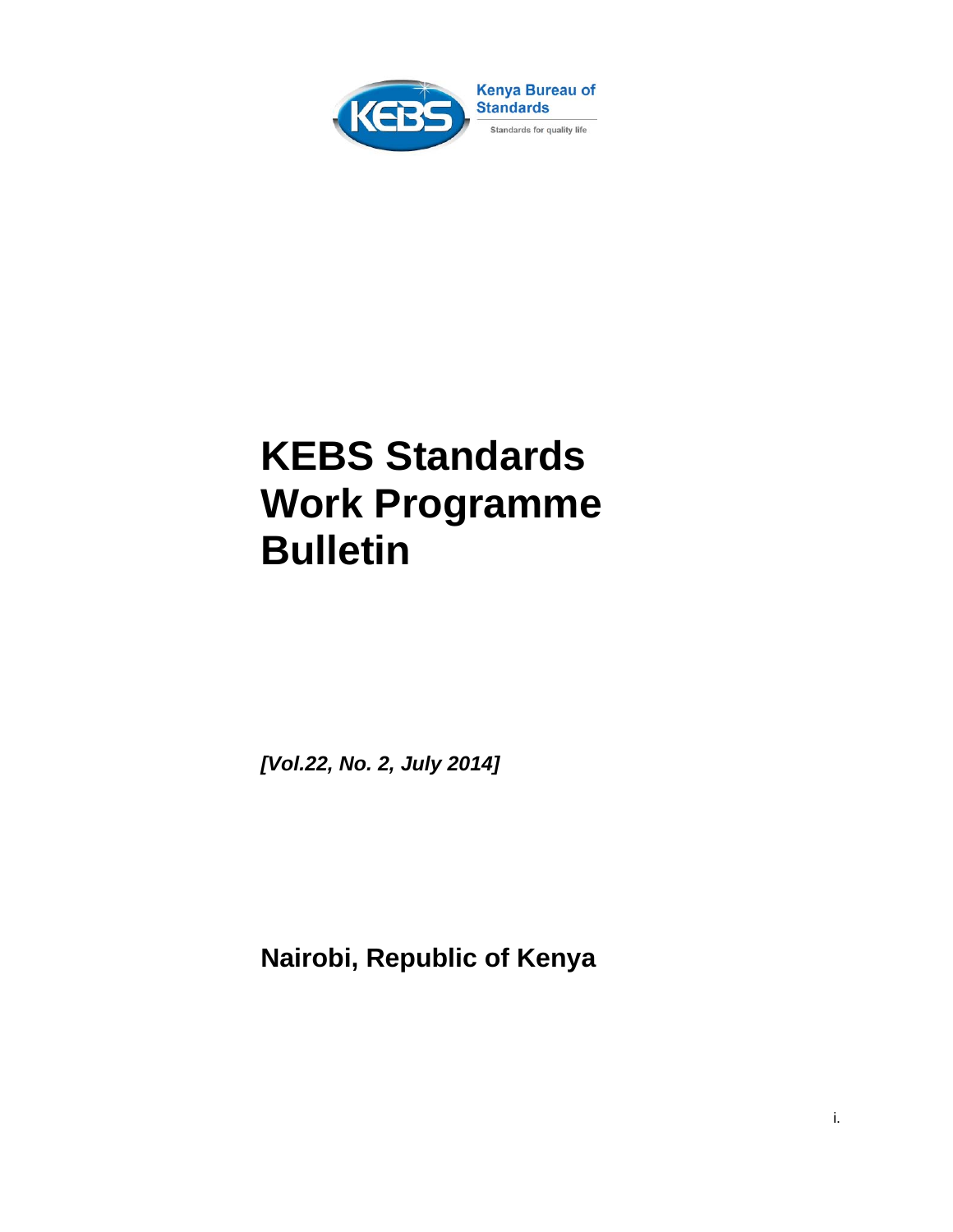The Kenya Bureau of Standards (KEBS) is the national standards organization of the Republic of Kenya.

The technical standards work of KEBS is carried out by technical committees grouped under technical departments. The results of the KEBS technical standards work are published as Kenya national standards. It is the policy of KEBS to adopt other national, regional and international standards when these are found to be applicable to the Kenyan situation. A full list of all KEBS standards is given in the *Catalogue of Kenya Standards* which is issued biennially and is updated by an annual supplement to the catalogue.

During the development of Kenya Standards, documents are circulated for study within the technical committees or sub-committees. These documents pass through a number of stages before they can be approved as Kenya Standards. This procedure is designed to ensure that the final result is acceptable to as many interest groups as possible.

The *KEBS Standards Work Programme Bulletin* contains a list of all the standards projects in progress and is published twice a year, in January and July.

#### **KENYA BUREAU OF STANDARDS (KEBS)**

**Head Office:** P.O. Box 54974, Nairobi‐00200, Tel.: (+254 020) 6948000, 605490, 602350, Fax: (+254 020) 609660 E‐Mail: info@kebs.org, Web:http://www.kebs.org

| <b>Coast Region</b>                | Lake Region                   | <b>Rift Valley Region</b> |
|------------------------------------|-------------------------------|---------------------------|
| P.O. Box 99376. Mombasa-80100      | P.O. Box 2949. Kisumu-40100   | P.O. Box 2138, Nak        |
| Tel.: (+254 041) 229563, 230939/40 | Tel.: (+254 057) 23549. 22396 | Tel.: (+254 051) 21       |
| Fax: (+254 041) 229448             | Fax: (+254 057) 21814         |                           |

P.O. Box 2949, Kisumu-40100 P.O. Box 2138, Nakuru-20100 Fax: (+254 057) 21814

Tel.: (+254 057) 23549, 22396 Tel.: (+254 051) 210553, 210555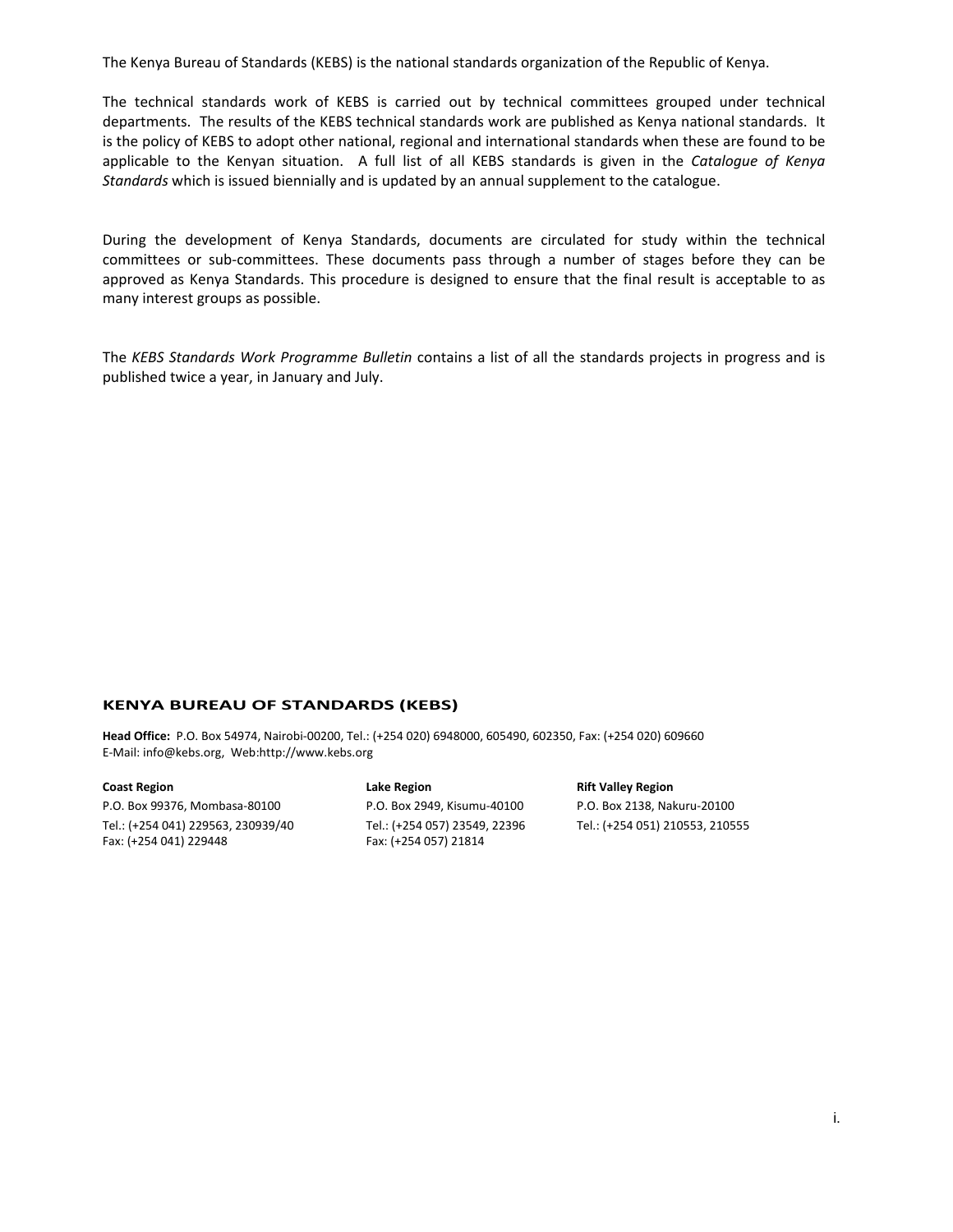#### **C O N T E N T S**

#### **Page** of the contract of the contract of the contract of the contract of the contract of the contract of the contract of the contract of the contract of the contract of the contract of the contract of the contract of the

|                                                                                       | $\cdots$<br>Ш |
|---------------------------------------------------------------------------------------|---------------|
| International Classification for Standards (ICS) - Outline of main ICS subject fields | iv            |
|                                                                                       |               |
|                                                                                       |               |
|                                                                                       |               |
|                                                                                       |               |
|                                                                                       |               |
|                                                                                       |               |
|                                                                                       |               |

|  | Total number of Draft Kenya Standards by Technical Committee (TC) and stage | ᆠ |
|--|-----------------------------------------------------------------------------|---|
|--|-----------------------------------------------------------------------------|---|

#### **Published by:**

Kenya Bureau of Standards WTO‐TBT National Enquiry Point P.O. Box 54974, Nairobi‐00200 Tel.: (+254 020) 605490, 602350 Fax: (+254 020) 609660 E‐Mail: info@kebs.org Web:http://www.kebs.org

*© Kenya Bureau of Standards, 2014*

Copyright: Users of Kenya Standards are reminded that copyright subsists in all KEBS publications. No part of this *publication may be reproduced in any form without the prior permission in writing of KEBS.*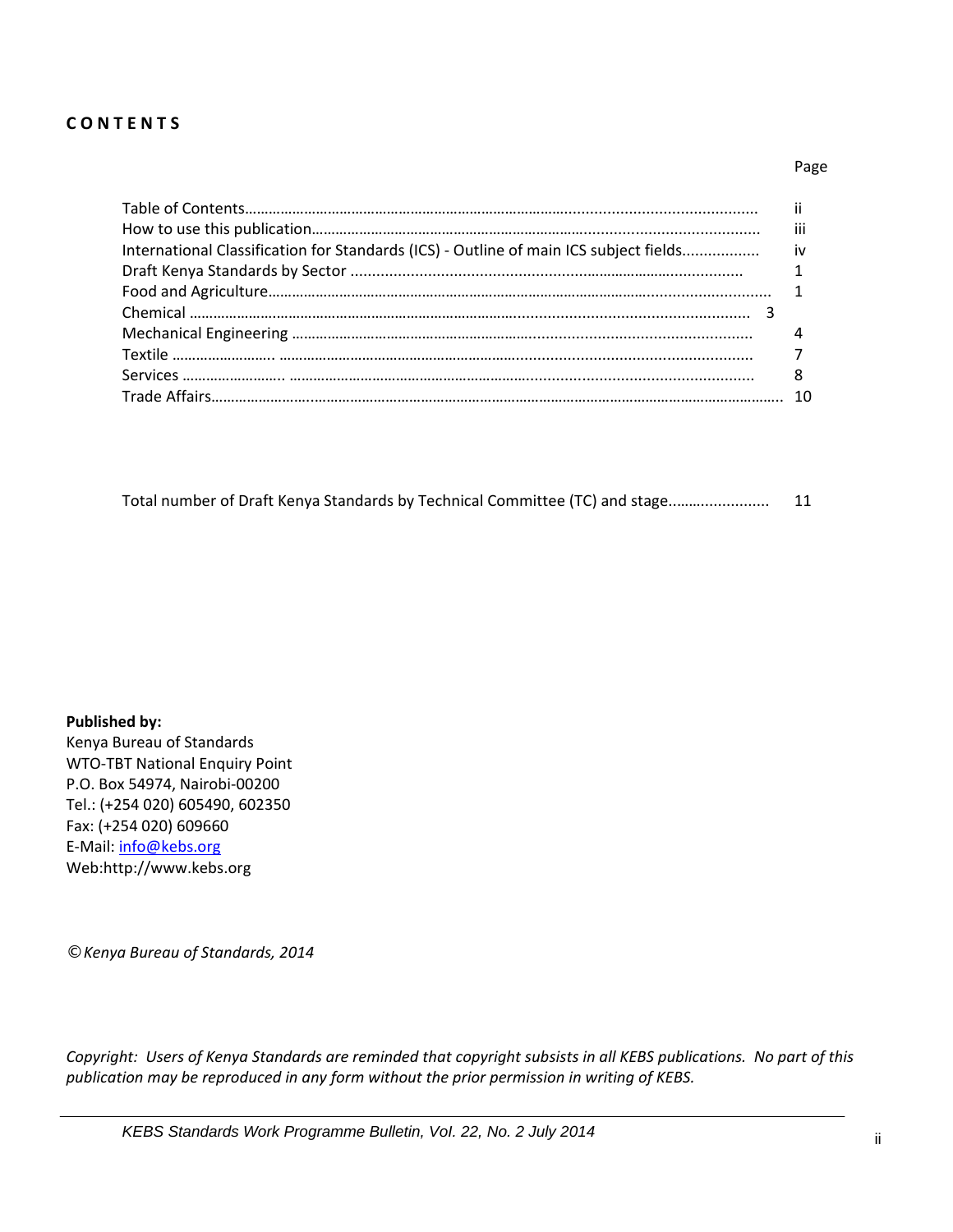#### **HOW TO USE THIS PUBLICATION**

#### **Standards projects**

The main list of draft Kenya Standards Projects is established in Technical Committee (TC) order. The list begins with 01 TC 01: Cereals and pulses. All draft Kenya Standards are listed in numerical order by KS number.

#### **Reference**

It should be noted that the KS number given in the left hand column is used as reference to the draft standard under development and that each draft Kenya Standard carries the same number through all the stages. The same number is retained when the document becomes a Kenya Standard.

#### **Abbreviations used**

The following abbreviations are used in this publication:

- CD Committee Draft
- ED Edition
- ICS International Classification for **Standards**
- ISC Industry Standards Committee
- KEBS Kenya Bureau of Standards
- KS – Kenya Standard
- NA Not Applicable
- R Referred back for re‐drafting
- SAC – Standards Approval Committee
- SPC Standards Projects Committee
- TA – Target Date
- TC – Technical Committee

#### **Target date (TA)**

A target date shows the date when the document is expected to be published as a Kenya National Standard.

The target date is presented in four figures. For example, the indication 14/07 means that the document is expected to be published as Kenya Standard in July 2014.

#### **Edition (ED)**

The column ED indicates the edition of the Standard currently being developed under this project.

#### **Title**

The title of each proposed standard is given in English.

#### **ICS**

Main subject areas (e.g. agriculture, civil engineering, chemical engineering etc.) and TC subject fields such as cereals and pulses, stimulants, horticultural fresh produce, etc. are given the ICS (International Classification for Standards) number(s) under which the subject matter is classified.

The outline is given on page iv.

#### **Stage number and date**

To allow the monitoring of project development in a systematic way, the following table shows a numerical representation of the principal steps involved.

| <b>Stages of Kenya Standards development:</b>              |
|------------------------------------------------------------|
| <b>Stage 0</b>                                             |
| <b>Preparatory stage</b>                                   |
| Stage 1                                                    |
| Proposal stage Justification of a new work item in         |
| <b>Standards Projects Committee (SPC)</b>                  |
| <b>Stage 2</b>                                             |
| <b>Preparation of preliminary draft and TC discussions</b> |
| <b>Stage 3</b>                                             |
| <b>Public review stage and discussions</b>                 |
| <b>Stage 4</b>                                             |
| <b>Balloting stage</b>                                     |
| <b>Stage 5</b>                                             |
| Approval Stage Standards Approval Committee (SAC)          |
| <b>Stage 6</b>                                             |
| <b>Publishing stage</b>                                    |

A project is registered as having reached a particular step when the action or decision indicated at that point has been taken. The stage date is the date on which the action or decision has been taken.

For example, stage date 3/14/07 means that a preliminary draft preparation (See: 3 in the above table) for the standard in question went for public review in July 2014.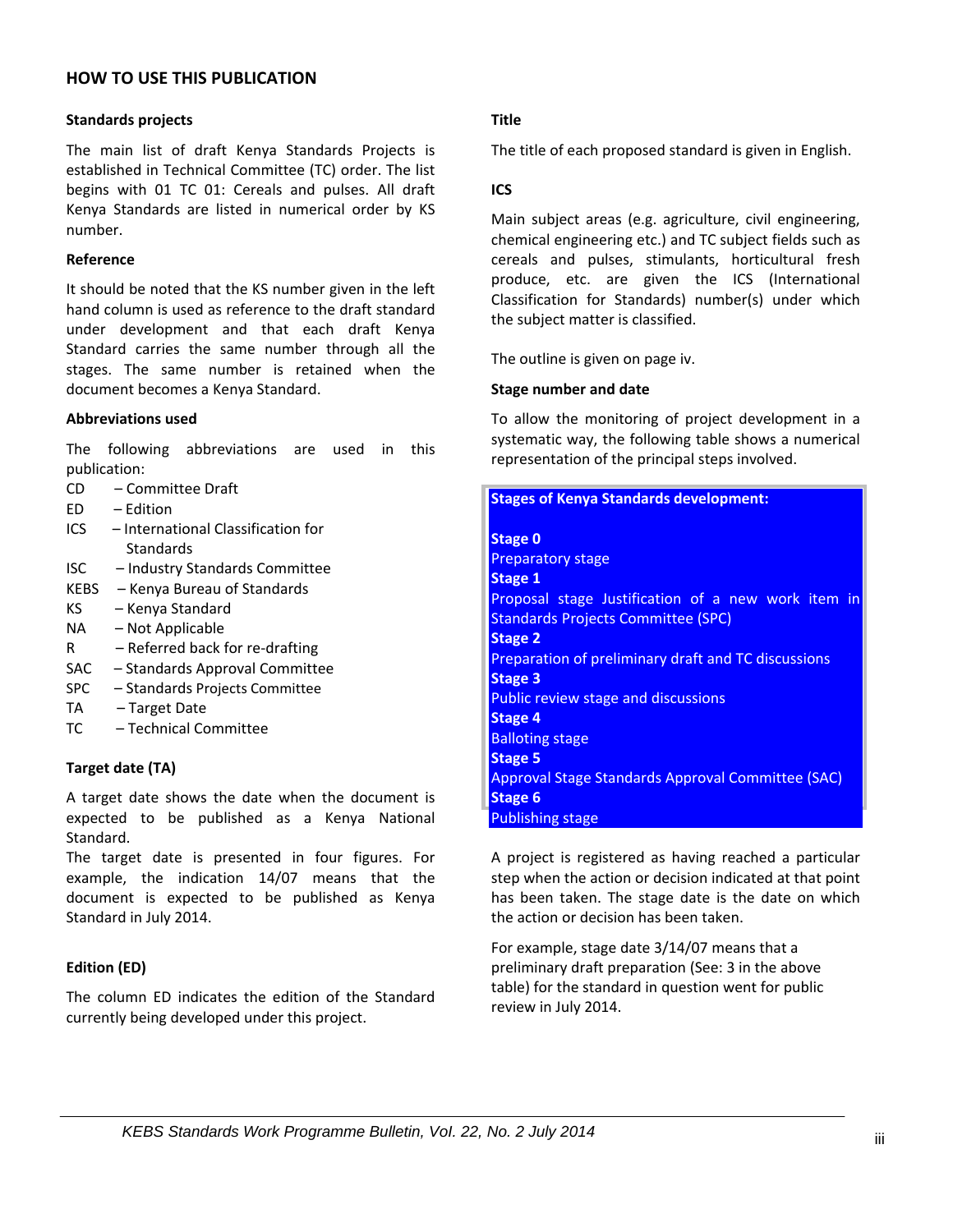### **INTERNATIONAL CLASSIFICATION FOR STANDARDS (ICS) OUTLINE OF THE MAIN ICS SUBJECT FIELDS**

- GENERALITIES. TERMINOLOGY. STANDARDIZATION. DOCUMENTATION
- 03 SOCIOLOGY. SERVICES. COMPANY ORGANIZATION. MANAGEMENT AND QUALITY. ADMINISTRATION. TRANSPORT
- MATHEMATICS. NATURAL SCIENCES
- HEALTH CARE TECHNOLOGY
- ENVIRONMENT. HEALTH PROTECTION. SAFETY
- METROLOGY AND MEASUREMENT. PHYSICAL PHENOMENA
- TESTING
- MECHANICAL SYSTEMS AND COMPONENTS FOR GENERAL USE
- FLUID SYSTEMS AND COMPONENTS FOR GENERAL USE
- MANUFACTURING ENGINEERING
- ENERGY AND HEAT TRANSFER ENGINEERING
- ELECTRICAL ENGINEERING
- ELECTRONICS
- TELECOMMUNICATIONS, AUDIO AND VIDEO ENGINEERING
- INFORMATION TECHNOLOGY. OFFICE MACHINES
- IMAGE TECHNOLOGY
- PRECISION MECHANICS. JEWELLERY
- ROAD VEHICLE ENGINEERING
- RAILWAY ENGINEERING
- SHIPBUILDING AND MARINE STRUCTURES
- AIRCRAFT AND SPACE VEHICLE ENGINEERING
- MATERIALS HANDLING EQUIPMENT
- PACKAGING AND DISTRIBUTION OF GOODS
- TEXTILE AND LEATHER TECHNOLOGY
- CLOTHING INDUSTRY
- AGRICULTURE
- FOOD TECHNOLOGY
- CHEMICAL TECHNOLOGY
- MINING AND MINERALS
- PETROLEUM AND RELATED TECHNOLOGIES
- METALLURGY
- WOOD TECHNOLOGY
- GLASS AND CERAMICS INDUSTRIES
- RUBBER AND PLASTICS INDUSTRIES
- PAPER TECHNOLOGY
- PAINT AND COLOUR INDUSTRIES
- CONSTRUCTION MATERIALS AND BUILDING
- CIVIL ENGINEERING
- MILITARY ENGINEERING
- DOMESTIC AND COMMERCIAL EQUIPMENT, ENTERTAINMENT, SPORTS
- (No title)

[Adopted from ISO International Classification for Standards, 5<sup>th</sup> ed. 2001]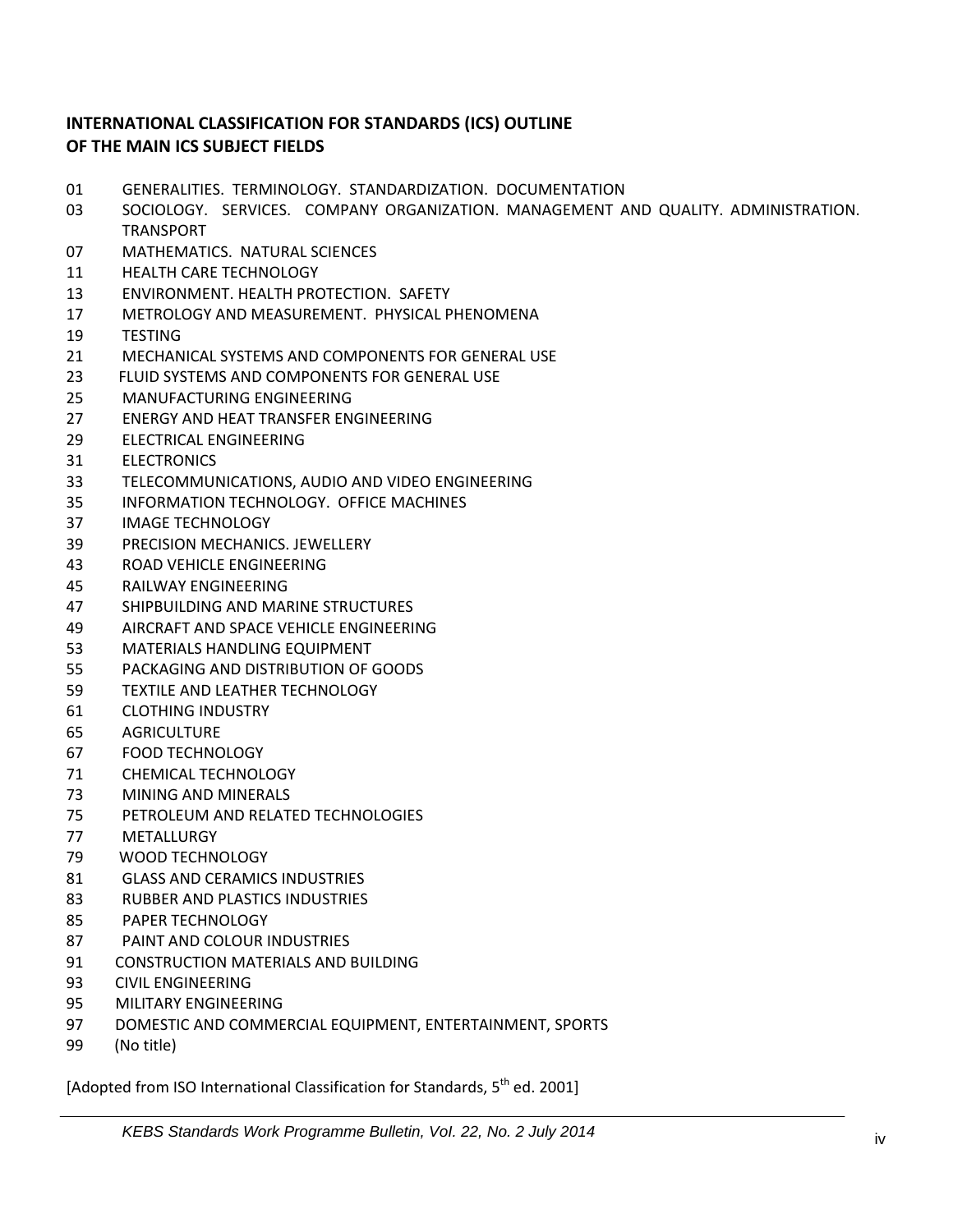**REFERENCE TA ED TITLE STAGE/DATE** 

# **FOOD AND AGRICULTURE**

|     | <b>KEBS TC 25</b><br><b>Edible Fats And Oils</b> |       |                |                                                                                                                                                         |         |  |
|-----|--------------------------------------------------|-------|----------------|---------------------------------------------------------------------------------------------------------------------------------------------------------|---------|--|
| 1.  | CD                                               | 14/09 | 1              | Crude palm Oil Specs                                                                                                                                    | 0/14/06 |  |
|     | <b>KEBS TC 13</b>                                |       |                | <b>Processed Cereals And Pulses</b>                                                                                                                     |         |  |
| 2.  | <b>KS1753</b>                                    | 14/09 | 2              | Maize semolina                                                                                                                                          | 0/14/06 |  |
| 3.  | <b>KS 2049</b>                                   | 14/09 | $\overline{2}$ | Soya Drink - Specification                                                                                                                              | 0/14/06 |  |
| 4.  | <b>DEAS</b>                                      | 14/09 | $\mathbf{1}$   | <b>Textured soya Protein Products</b>                                                                                                                   | 0/14/06 |  |
| 5.  | <b>DEAS</b>                                      | 14/12 | 1              | Edible full fat soya Flour                                                                                                                              | 0/14/06 |  |
| 6.  | <b>DEAS</b>                                      | 14/12 | 1              | Soya Protein Products                                                                                                                                   | 0/14/06 |  |
| 7.  | <b>DEAS</b>                                      | 14/12 | 1              | Soya milk                                                                                                                                               |         |  |
|     | <b>KEBS TC 29</b>                                |       |                | <b>Special Dietary Foods</b>                                                                                                                            |         |  |
| 8.  | <b>KS 1089</b>                                   | 14/09 | $\overline{2}$ | Specification for special dietary foods with low<br>sodium content                                                                                      | 3/14/06 |  |
| 9.  | CD/FA/X1                                         | 15/06 | $\mathbf{1}$   | Formula for foods for use in weight control diets                                                                                                       | 0/14/06 |  |
|     | 10. KS 523 PT 1                                  | 15/06 | $\overline{2}$ | <b>Breakfast cereals</b>                                                                                                                                | 0/14/06 |  |
|     | 11. CD/FA/15/14                                  |       |                | Food fortification premix - Requirements for supply in Kenya                                                                                            | 0/14/06 |  |
|     | <b>KEBSTC 19</b>                                 |       |                | <b>Sugar And Sugar Products</b>                                                                                                                         |         |  |
|     | 12. KS 1283:2007                                 | 15/06 | 2              | Dextrose monohydrate (glucose powder) - Specification                                                                                                   | 0/14/06 |  |
|     | <b>KEBS TC 15</b>                                |       |                | <b>Milk And Milk Products</b>                                                                                                                           |         |  |
|     | 13. KS 1790:2003                                 | 15/03 | 2              | Animal ghee - Specification                                                                                                                             | 0/14/06 |  |
|     | 14. KS 28-1:2009                                 | 15/06 | 3              | Cheese - Specification - Part 1: General                                                                                                                | 0/14/06 |  |
|     |                                                  |       |                | requirements (Second Edition)                                                                                                                           |         |  |
| 15. | KS 28-2:2009                                     | 15/06 | 3              | Cheese - Specification- Part 2: Cheddar cheese<br>(Second Edition).                                                                                     | 0/14/06 |  |
| 16. | KS 28-3:2009                                     | 15/06 | 3              | Cheese - Specification - Part 3: Gouda Cheese<br>(Second Edition).                                                                                      | 0/14/06 |  |
| 17. | KS 28-4:2009                                     | 15/06 | 3              | Cheese - Specification - Part 4: Tilsiter Cheese<br>(Second Edition).                                                                                   | 0/14/06 |  |
| 18. | KS 28-5:2009                                     | 15/06 | 3              | Cheese - Specification - Part 5: Cottage cheese<br>(Second Edition).                                                                                    | 0/14/06 |  |
| 19. | KS 28-6:2009                                     | 15/06 | 3              | Specification for cheese - Part 6: Cream cheese<br>(Rahmfrisckase).                                                                                     | 0/14/06 |  |
|     | <b>KEBS TC 18</b>                                |       |                | <b>Food Hygiene</b>                                                                                                                                     |         |  |
|     | 20. CAC/GL 61-2007 -                             | 15/12 | $\mathbf{1}$   | Guidelines on the Application of General Principles of<br>Food Hygiene to the Control of Listeria<br>monocytogenes in Ready-to-Eat Foods.               | 0/14/06 |  |
| 21. | CAC/GL 69-2008                                   | 15/12 | $\mathbf{1}$   | Guideline for the Validation of Food Safety Control<br>Measures.                                                                                        | 0/14/06 |  |
|     | 22. CAC/GL 63-2007                               | 15/12 | 1              | Principles and guidelines for the conduct of 0/14/06<br>microbiological risk management                                                                 |         |  |
| 23. | CAC/GL 79-2012                                   | 15/12 | 1              | Guidelines on the Application of General Principles of<br>Food Hygiene to the Control of Viruses in Food                                                | 0/14/06 |  |
| 24. | CAC/GL 61-2007                                   | 15/12 | 1              | Guidelines on the Application of General Principles of<br>the Control<br>Food<br>Hygiene<br>to<br>of<br>Listeria<br>monocytogenes in Ready-to-Eat Foods | 0/14/06 |  |
|     | <b>KEBS TC 16</b>                                |       |                | <b>Meat And Meat Products</b>                                                                                                                           |         |  |
| 25. | CAC/GL 78-2011                                   | 14/12 | 1              | Guidelines for the Control of Campylobacter and<br>Salmonella in Chicken Meat                                                                           | 0/14/06 |  |
| 26. | CD/FA/X2                                         | 15/06 | 1              | Dried meats - Specification                                                                                                                             | 0/14/06 |  |
| 27. | CD/FA/X3                                         | 15/06 | 1              | Rabbit meat - Specification                                                                                                                             | 0/14/06 |  |
|     |                                                  |       |                |                                                                                                                                                         |         |  |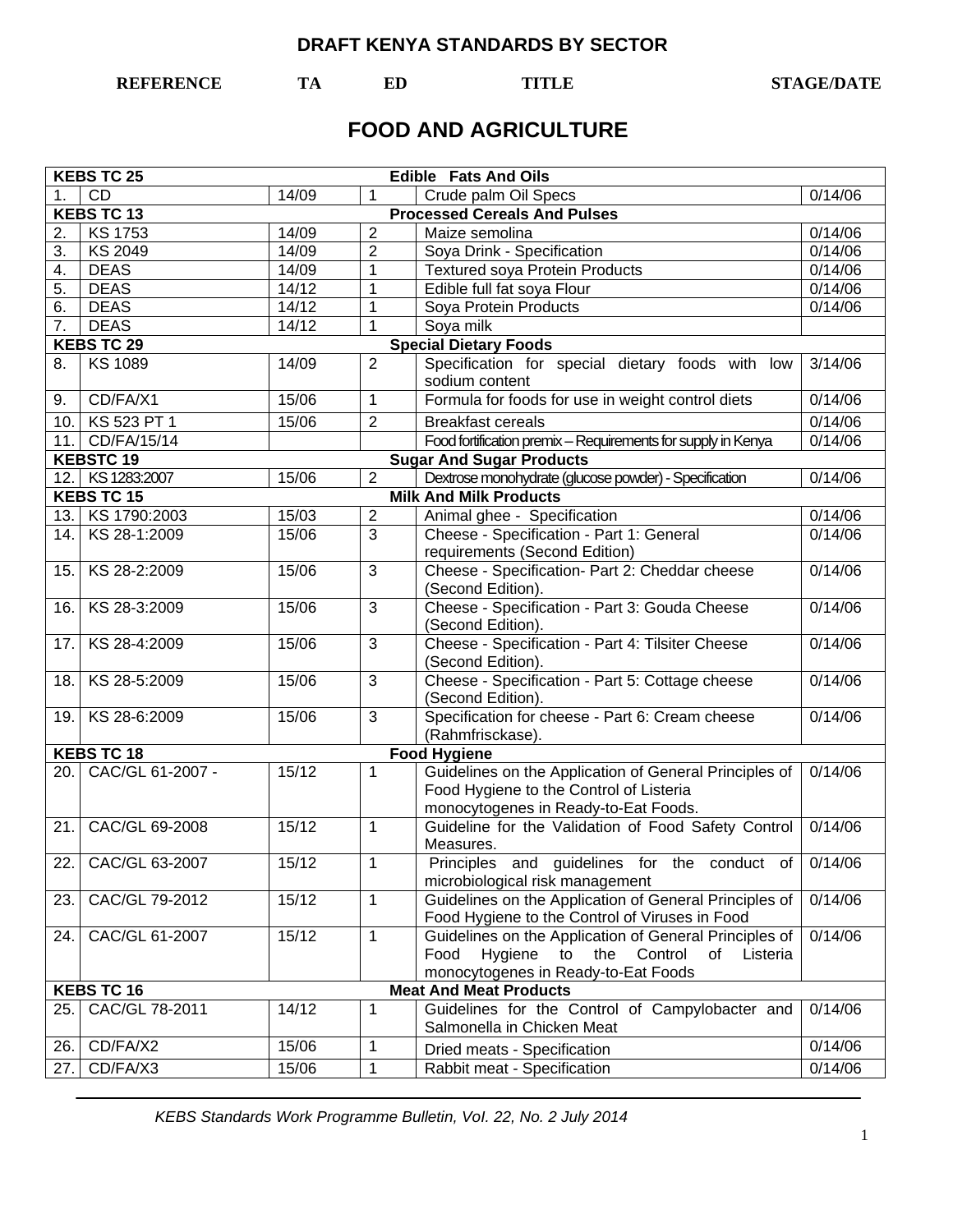| CD/FA/X3<br>15/06<br>Canned meats products - Specification<br>0/14/06<br>28.<br>1<br>$\mathbf{1}$<br>0/14/06<br>29.<br>CD/FA/X5<br>15/06<br>Fresh pork cuts<br>Hygienic Production of Rabbit Meat for Human<br>0/14/06<br>30.<br>CD/FA/X6<br>15/06<br>1<br>Consumption - Code of practice<br>CD/FA/X7<br>0/14/06<br>15/06<br>$\mathbf{1}$<br>Guidelines for the Control of<br>31.<br>Trichinella spp. in Meat of Suidae<br>CD/FA/X8<br>$\mathbf{1}$<br>Proposed Draft Guidelines for the Control of Taenia<br>0/14/06<br>15/06<br>32.<br>saginata in Meat of Domestic Cattle<br>KEBS TC 14<br><b>Processed Fruits And Vegetables</b><br>$\overline{2}$<br>0/14/06<br>KS 05-404: 1984<br>15/06<br>Specification for mango juice preserved exclusively<br>33.1<br>by physical means<br>CD/FA/X9<br>15/06<br>$\mathbf 1$<br>0/14/06<br>Dairy Juice blends<br>34.<br><b>KEBS TC 31</b><br><b>Water Based Fruit Flavoured Drinks</b><br>35. KS 1773:2003<br>15/06<br>$\overline{2}$<br>Fruit flavoured drinks in powder form.<br>0/14/06<br>$\overline{2}$<br>36. KS 1485<br>15/06<br>Fruit flavoured drinks - Specification.<br>0/14/06<br><b>KEBS TC 06</b><br><b>Edible Seeds And Nuts</b><br>37. KS 868: 2009<br>14/12<br>3<br>Macadamia kernels - Specification, Second Edition<br>3/14/06<br>KS 227-2: 2009<br>3<br>14/12<br>Cashew kernels - Specification Part 2. Roasted<br>3/14/06<br>38.<br>cashew kernels<br><b>KEBS TC 09</b><br><b>Organic Farming And Organic Products</b><br>39. KS 2356<br>$\overline{2}$<br>15/06<br>Bio fertilizer-specification<br>0/14/06<br><b>KEBS TC 10</b><br><b>Fertilizers And Soil Conditioners</b><br>40. CD/FA/X10<br>15/06<br>$\mathbf 1$<br>Fertilizers &soil conditioners-vocabulary<br>0/14/06<br>$\mathbf{1}$<br>CD/FA/X 11<br>15/06<br>Fertilizers &soil conditioners-determination of<br>0/14/06<br>41.<br>arsenic, cadmium, chromium, lead and mercury<br>contents.<br>Fertilizers &soil conditioners-determination of<br>CD/FA/X12<br>15/06<br>0/14/06<br>42.<br>1<br>potassium content-potassium tetraphenylborate<br>gravimetric method<br>CD/FA/X13<br>Sulphur coated urea-analytical methods<br>0/14/06<br>15/06<br>43.<br>1<br>Sulfur coated urea- general requirements<br>CD/FA/X14<br>0/14/06<br>44.<br>1<br>Determination of biuret content for fertilizers-HPLC<br>CD/FA/X15<br>15/06<br>0/14/06<br>45.<br>1<br>Method.<br>CD/FA/X16<br>15/06<br>0/14/06<br>Controlled release fertilizer-general requirements<br>46.<br>1<br>CD/FA/X17<br>15/06<br>0/14/06<br>47.<br>1<br>Water soluble fertilizer-general requirements<br><b>KEBS TC 02</b><br><b>Horticultural Fresh Produce</b><br>15/12<br>48. CD/FA/X18<br>2/13/07<br>1<br>Urban agriculture- Code of practice<br>49. KS 1758<br>1<br>Horticulture industry-code of practice<br>2/13/07<br>15/12<br>15/12<br>2/13/07<br>EAS 83:2010<br>Brinjals (eggplant) or aubergines<br>50.<br>1<br><b>KEBS TC 01</b><br><b>Propagation Materials</b><br>Certification standard for maize seed<br><b>DEAS 821</b><br>15/06<br>1<br>0/14/06<br>51.<br>0/14/06<br>52.<br><b>DEAS 822</b><br>15/06<br>1<br>Certification standard for sorghum seed<br><b>DEAS 823</b><br>15/06<br>Certification standard for sunflower seed<br>0/14/06<br>53.<br>1<br><b>DEAS 824</b><br>15/06<br>Certification standard for groundnut seed<br>0/14/06<br>54.<br>1<br><b>DEAS 825</b><br>15/06<br>0/14/06<br>55.<br>1<br>Certification standard for soybean seed<br><b>KEBS TC 05</b><br><b>Animal Feeds</b><br>KS-2543<br>14/12<br>$\overline{2}$<br>The Code of Practice for the animal feed Industry-<br>2/14/06<br>56.<br>Code of Practice<br>14/12<br>2/14/06<br>CD/FA/04/2014<br>1<br>calcium phosphates- feed grade<br>57.<br>Calf Milk replacers-Specification<br>1/14/06<br>58.<br>CD/FA/02/2014<br>15/03<br>1<br>59.<br>CD/FA/X19<br>15/03<br>1/14/06<br>1<br>Horse feed premixes-Specification<br>60.<br>CD/FA/X20<br>15/06<br>0/14/06<br>1<br>Maize germ-Specification<br>CD/FA/X21<br>15/06<br>Common carp and labia feeds-Specification<br>0/14/06<br>61.<br>1 | <b>REFERENCE</b> | <b>TA</b> | <b>ED</b> | <b>TITLE</b> | <b>STAGE/DATE</b> |
|----------------------------------------------------------------------------------------------------------------------------------------------------------------------------------------------------------------------------------------------------------------------------------------------------------------------------------------------------------------------------------------------------------------------------------------------------------------------------------------------------------------------------------------------------------------------------------------------------------------------------------------------------------------------------------------------------------------------------------------------------------------------------------------------------------------------------------------------------------------------------------------------------------------------------------------------------------------------------------------------------------------------------------------------------------------------------------------------------------------------------------------------------------------------------------------------------------------------------------------------------------------------------------------------------------------------------------------------------------------------------------------------------------------------------------------------------------------------------------------------------------------------------------------------------------------------------------------------------------------------------------------------------------------------------------------------------------------------------------------------------------------------------------------------------------------------------------------------------------------------------------------------------------------------------------------------------------------------------------------------------------------------------------------------------------------------------------------------------------------------------------------------------------------------------------------------------------------------------------------------------------------------------------------------------------------------------------------------------------------------------------------------------------------------------------------------------------------------------------------------------------------------------------------------------------------------------------------------------------------------------------------------------------------------------------------------------------------------------------------------------------------------------------------------------------------------------------------------------------------------------------------------------------------------------------------------------------------------------------------------------------------------------------------------------------------------------------------------------------------------------------------------------------------------------------------------------------------------------------------------------------------------------------------------------------------------------------------------------------------------------------------------------------------------------------------------------------------------------------------------------------------------------------------------------------------------------------------------------------------------------------------------------------------------------------------------------------------------------------------------------------------------------------------------------------------------------------------------------------------------------------------------------------------------------------------------------------------------------------------------------------------------------------------------------------------|------------------|-----------|-----------|--------------|-------------------|
|                                                                                                                                                                                                                                                                                                                                                                                                                                                                                                                                                                                                                                                                                                                                                                                                                                                                                                                                                                                                                                                                                                                                                                                                                                                                                                                                                                                                                                                                                                                                                                                                                                                                                                                                                                                                                                                                                                                                                                                                                                                                                                                                                                                                                                                                                                                                                                                                                                                                                                                                                                                                                                                                                                                                                                                                                                                                                                                                                                                                                                                                                                                                                                                                                                                                                                                                                                                                                                                                                                                                                                                                                                                                                                                                                                                                                                                                                                                                                                                                                                                                |                  |           |           |              |                   |
|                                                                                                                                                                                                                                                                                                                                                                                                                                                                                                                                                                                                                                                                                                                                                                                                                                                                                                                                                                                                                                                                                                                                                                                                                                                                                                                                                                                                                                                                                                                                                                                                                                                                                                                                                                                                                                                                                                                                                                                                                                                                                                                                                                                                                                                                                                                                                                                                                                                                                                                                                                                                                                                                                                                                                                                                                                                                                                                                                                                                                                                                                                                                                                                                                                                                                                                                                                                                                                                                                                                                                                                                                                                                                                                                                                                                                                                                                                                                                                                                                                                                |                  |           |           |              |                   |
|                                                                                                                                                                                                                                                                                                                                                                                                                                                                                                                                                                                                                                                                                                                                                                                                                                                                                                                                                                                                                                                                                                                                                                                                                                                                                                                                                                                                                                                                                                                                                                                                                                                                                                                                                                                                                                                                                                                                                                                                                                                                                                                                                                                                                                                                                                                                                                                                                                                                                                                                                                                                                                                                                                                                                                                                                                                                                                                                                                                                                                                                                                                                                                                                                                                                                                                                                                                                                                                                                                                                                                                                                                                                                                                                                                                                                                                                                                                                                                                                                                                                |                  |           |           |              |                   |
|                                                                                                                                                                                                                                                                                                                                                                                                                                                                                                                                                                                                                                                                                                                                                                                                                                                                                                                                                                                                                                                                                                                                                                                                                                                                                                                                                                                                                                                                                                                                                                                                                                                                                                                                                                                                                                                                                                                                                                                                                                                                                                                                                                                                                                                                                                                                                                                                                                                                                                                                                                                                                                                                                                                                                                                                                                                                                                                                                                                                                                                                                                                                                                                                                                                                                                                                                                                                                                                                                                                                                                                                                                                                                                                                                                                                                                                                                                                                                                                                                                                                |                  |           |           |              |                   |
|                                                                                                                                                                                                                                                                                                                                                                                                                                                                                                                                                                                                                                                                                                                                                                                                                                                                                                                                                                                                                                                                                                                                                                                                                                                                                                                                                                                                                                                                                                                                                                                                                                                                                                                                                                                                                                                                                                                                                                                                                                                                                                                                                                                                                                                                                                                                                                                                                                                                                                                                                                                                                                                                                                                                                                                                                                                                                                                                                                                                                                                                                                                                                                                                                                                                                                                                                                                                                                                                                                                                                                                                                                                                                                                                                                                                                                                                                                                                                                                                                                                                |                  |           |           |              |                   |
|                                                                                                                                                                                                                                                                                                                                                                                                                                                                                                                                                                                                                                                                                                                                                                                                                                                                                                                                                                                                                                                                                                                                                                                                                                                                                                                                                                                                                                                                                                                                                                                                                                                                                                                                                                                                                                                                                                                                                                                                                                                                                                                                                                                                                                                                                                                                                                                                                                                                                                                                                                                                                                                                                                                                                                                                                                                                                                                                                                                                                                                                                                                                                                                                                                                                                                                                                                                                                                                                                                                                                                                                                                                                                                                                                                                                                                                                                                                                                                                                                                                                |                  |           |           |              |                   |
|                                                                                                                                                                                                                                                                                                                                                                                                                                                                                                                                                                                                                                                                                                                                                                                                                                                                                                                                                                                                                                                                                                                                                                                                                                                                                                                                                                                                                                                                                                                                                                                                                                                                                                                                                                                                                                                                                                                                                                                                                                                                                                                                                                                                                                                                                                                                                                                                                                                                                                                                                                                                                                                                                                                                                                                                                                                                                                                                                                                                                                                                                                                                                                                                                                                                                                                                                                                                                                                                                                                                                                                                                                                                                                                                                                                                                                                                                                                                                                                                                                                                |                  |           |           |              |                   |
|                                                                                                                                                                                                                                                                                                                                                                                                                                                                                                                                                                                                                                                                                                                                                                                                                                                                                                                                                                                                                                                                                                                                                                                                                                                                                                                                                                                                                                                                                                                                                                                                                                                                                                                                                                                                                                                                                                                                                                                                                                                                                                                                                                                                                                                                                                                                                                                                                                                                                                                                                                                                                                                                                                                                                                                                                                                                                                                                                                                                                                                                                                                                                                                                                                                                                                                                                                                                                                                                                                                                                                                                                                                                                                                                                                                                                                                                                                                                                                                                                                                                |                  |           |           |              |                   |
|                                                                                                                                                                                                                                                                                                                                                                                                                                                                                                                                                                                                                                                                                                                                                                                                                                                                                                                                                                                                                                                                                                                                                                                                                                                                                                                                                                                                                                                                                                                                                                                                                                                                                                                                                                                                                                                                                                                                                                                                                                                                                                                                                                                                                                                                                                                                                                                                                                                                                                                                                                                                                                                                                                                                                                                                                                                                                                                                                                                                                                                                                                                                                                                                                                                                                                                                                                                                                                                                                                                                                                                                                                                                                                                                                                                                                                                                                                                                                                                                                                                                |                  |           |           |              |                   |
|                                                                                                                                                                                                                                                                                                                                                                                                                                                                                                                                                                                                                                                                                                                                                                                                                                                                                                                                                                                                                                                                                                                                                                                                                                                                                                                                                                                                                                                                                                                                                                                                                                                                                                                                                                                                                                                                                                                                                                                                                                                                                                                                                                                                                                                                                                                                                                                                                                                                                                                                                                                                                                                                                                                                                                                                                                                                                                                                                                                                                                                                                                                                                                                                                                                                                                                                                                                                                                                                                                                                                                                                                                                                                                                                                                                                                                                                                                                                                                                                                                                                |                  |           |           |              |                   |
|                                                                                                                                                                                                                                                                                                                                                                                                                                                                                                                                                                                                                                                                                                                                                                                                                                                                                                                                                                                                                                                                                                                                                                                                                                                                                                                                                                                                                                                                                                                                                                                                                                                                                                                                                                                                                                                                                                                                                                                                                                                                                                                                                                                                                                                                                                                                                                                                                                                                                                                                                                                                                                                                                                                                                                                                                                                                                                                                                                                                                                                                                                                                                                                                                                                                                                                                                                                                                                                                                                                                                                                                                                                                                                                                                                                                                                                                                                                                                                                                                                                                |                  |           |           |              |                   |
|                                                                                                                                                                                                                                                                                                                                                                                                                                                                                                                                                                                                                                                                                                                                                                                                                                                                                                                                                                                                                                                                                                                                                                                                                                                                                                                                                                                                                                                                                                                                                                                                                                                                                                                                                                                                                                                                                                                                                                                                                                                                                                                                                                                                                                                                                                                                                                                                                                                                                                                                                                                                                                                                                                                                                                                                                                                                                                                                                                                                                                                                                                                                                                                                                                                                                                                                                                                                                                                                                                                                                                                                                                                                                                                                                                                                                                                                                                                                                                                                                                                                |                  |           |           |              |                   |
|                                                                                                                                                                                                                                                                                                                                                                                                                                                                                                                                                                                                                                                                                                                                                                                                                                                                                                                                                                                                                                                                                                                                                                                                                                                                                                                                                                                                                                                                                                                                                                                                                                                                                                                                                                                                                                                                                                                                                                                                                                                                                                                                                                                                                                                                                                                                                                                                                                                                                                                                                                                                                                                                                                                                                                                                                                                                                                                                                                                                                                                                                                                                                                                                                                                                                                                                                                                                                                                                                                                                                                                                                                                                                                                                                                                                                                                                                                                                                                                                                                                                |                  |           |           |              |                   |
|                                                                                                                                                                                                                                                                                                                                                                                                                                                                                                                                                                                                                                                                                                                                                                                                                                                                                                                                                                                                                                                                                                                                                                                                                                                                                                                                                                                                                                                                                                                                                                                                                                                                                                                                                                                                                                                                                                                                                                                                                                                                                                                                                                                                                                                                                                                                                                                                                                                                                                                                                                                                                                                                                                                                                                                                                                                                                                                                                                                                                                                                                                                                                                                                                                                                                                                                                                                                                                                                                                                                                                                                                                                                                                                                                                                                                                                                                                                                                                                                                                                                |                  |           |           |              |                   |
|                                                                                                                                                                                                                                                                                                                                                                                                                                                                                                                                                                                                                                                                                                                                                                                                                                                                                                                                                                                                                                                                                                                                                                                                                                                                                                                                                                                                                                                                                                                                                                                                                                                                                                                                                                                                                                                                                                                                                                                                                                                                                                                                                                                                                                                                                                                                                                                                                                                                                                                                                                                                                                                                                                                                                                                                                                                                                                                                                                                                                                                                                                                                                                                                                                                                                                                                                                                                                                                                                                                                                                                                                                                                                                                                                                                                                                                                                                                                                                                                                                                                |                  |           |           |              |                   |
|                                                                                                                                                                                                                                                                                                                                                                                                                                                                                                                                                                                                                                                                                                                                                                                                                                                                                                                                                                                                                                                                                                                                                                                                                                                                                                                                                                                                                                                                                                                                                                                                                                                                                                                                                                                                                                                                                                                                                                                                                                                                                                                                                                                                                                                                                                                                                                                                                                                                                                                                                                                                                                                                                                                                                                                                                                                                                                                                                                                                                                                                                                                                                                                                                                                                                                                                                                                                                                                                                                                                                                                                                                                                                                                                                                                                                                                                                                                                                                                                                                                                |                  |           |           |              |                   |
|                                                                                                                                                                                                                                                                                                                                                                                                                                                                                                                                                                                                                                                                                                                                                                                                                                                                                                                                                                                                                                                                                                                                                                                                                                                                                                                                                                                                                                                                                                                                                                                                                                                                                                                                                                                                                                                                                                                                                                                                                                                                                                                                                                                                                                                                                                                                                                                                                                                                                                                                                                                                                                                                                                                                                                                                                                                                                                                                                                                                                                                                                                                                                                                                                                                                                                                                                                                                                                                                                                                                                                                                                                                                                                                                                                                                                                                                                                                                                                                                                                                                |                  |           |           |              |                   |
|                                                                                                                                                                                                                                                                                                                                                                                                                                                                                                                                                                                                                                                                                                                                                                                                                                                                                                                                                                                                                                                                                                                                                                                                                                                                                                                                                                                                                                                                                                                                                                                                                                                                                                                                                                                                                                                                                                                                                                                                                                                                                                                                                                                                                                                                                                                                                                                                                                                                                                                                                                                                                                                                                                                                                                                                                                                                                                                                                                                                                                                                                                                                                                                                                                                                                                                                                                                                                                                                                                                                                                                                                                                                                                                                                                                                                                                                                                                                                                                                                                                                |                  |           |           |              |                   |
|                                                                                                                                                                                                                                                                                                                                                                                                                                                                                                                                                                                                                                                                                                                                                                                                                                                                                                                                                                                                                                                                                                                                                                                                                                                                                                                                                                                                                                                                                                                                                                                                                                                                                                                                                                                                                                                                                                                                                                                                                                                                                                                                                                                                                                                                                                                                                                                                                                                                                                                                                                                                                                                                                                                                                                                                                                                                                                                                                                                                                                                                                                                                                                                                                                                                                                                                                                                                                                                                                                                                                                                                                                                                                                                                                                                                                                                                                                                                                                                                                                                                |                  |           |           |              |                   |
|                                                                                                                                                                                                                                                                                                                                                                                                                                                                                                                                                                                                                                                                                                                                                                                                                                                                                                                                                                                                                                                                                                                                                                                                                                                                                                                                                                                                                                                                                                                                                                                                                                                                                                                                                                                                                                                                                                                                                                                                                                                                                                                                                                                                                                                                                                                                                                                                                                                                                                                                                                                                                                                                                                                                                                                                                                                                                                                                                                                                                                                                                                                                                                                                                                                                                                                                                                                                                                                                                                                                                                                                                                                                                                                                                                                                                                                                                                                                                                                                                                                                |                  |           |           |              |                   |
|                                                                                                                                                                                                                                                                                                                                                                                                                                                                                                                                                                                                                                                                                                                                                                                                                                                                                                                                                                                                                                                                                                                                                                                                                                                                                                                                                                                                                                                                                                                                                                                                                                                                                                                                                                                                                                                                                                                                                                                                                                                                                                                                                                                                                                                                                                                                                                                                                                                                                                                                                                                                                                                                                                                                                                                                                                                                                                                                                                                                                                                                                                                                                                                                                                                                                                                                                                                                                                                                                                                                                                                                                                                                                                                                                                                                                                                                                                                                                                                                                                                                |                  |           |           |              |                   |
|                                                                                                                                                                                                                                                                                                                                                                                                                                                                                                                                                                                                                                                                                                                                                                                                                                                                                                                                                                                                                                                                                                                                                                                                                                                                                                                                                                                                                                                                                                                                                                                                                                                                                                                                                                                                                                                                                                                                                                                                                                                                                                                                                                                                                                                                                                                                                                                                                                                                                                                                                                                                                                                                                                                                                                                                                                                                                                                                                                                                                                                                                                                                                                                                                                                                                                                                                                                                                                                                                                                                                                                                                                                                                                                                                                                                                                                                                                                                                                                                                                                                |                  |           |           |              |                   |
|                                                                                                                                                                                                                                                                                                                                                                                                                                                                                                                                                                                                                                                                                                                                                                                                                                                                                                                                                                                                                                                                                                                                                                                                                                                                                                                                                                                                                                                                                                                                                                                                                                                                                                                                                                                                                                                                                                                                                                                                                                                                                                                                                                                                                                                                                                                                                                                                                                                                                                                                                                                                                                                                                                                                                                                                                                                                                                                                                                                                                                                                                                                                                                                                                                                                                                                                                                                                                                                                                                                                                                                                                                                                                                                                                                                                                                                                                                                                                                                                                                                                |                  |           |           |              |                   |
|                                                                                                                                                                                                                                                                                                                                                                                                                                                                                                                                                                                                                                                                                                                                                                                                                                                                                                                                                                                                                                                                                                                                                                                                                                                                                                                                                                                                                                                                                                                                                                                                                                                                                                                                                                                                                                                                                                                                                                                                                                                                                                                                                                                                                                                                                                                                                                                                                                                                                                                                                                                                                                                                                                                                                                                                                                                                                                                                                                                                                                                                                                                                                                                                                                                                                                                                                                                                                                                                                                                                                                                                                                                                                                                                                                                                                                                                                                                                                                                                                                                                |                  |           |           |              |                   |
|                                                                                                                                                                                                                                                                                                                                                                                                                                                                                                                                                                                                                                                                                                                                                                                                                                                                                                                                                                                                                                                                                                                                                                                                                                                                                                                                                                                                                                                                                                                                                                                                                                                                                                                                                                                                                                                                                                                                                                                                                                                                                                                                                                                                                                                                                                                                                                                                                                                                                                                                                                                                                                                                                                                                                                                                                                                                                                                                                                                                                                                                                                                                                                                                                                                                                                                                                                                                                                                                                                                                                                                                                                                                                                                                                                                                                                                                                                                                                                                                                                                                |                  |           |           |              |                   |
|                                                                                                                                                                                                                                                                                                                                                                                                                                                                                                                                                                                                                                                                                                                                                                                                                                                                                                                                                                                                                                                                                                                                                                                                                                                                                                                                                                                                                                                                                                                                                                                                                                                                                                                                                                                                                                                                                                                                                                                                                                                                                                                                                                                                                                                                                                                                                                                                                                                                                                                                                                                                                                                                                                                                                                                                                                                                                                                                                                                                                                                                                                                                                                                                                                                                                                                                                                                                                                                                                                                                                                                                                                                                                                                                                                                                                                                                                                                                                                                                                                                                |                  |           |           |              |                   |
|                                                                                                                                                                                                                                                                                                                                                                                                                                                                                                                                                                                                                                                                                                                                                                                                                                                                                                                                                                                                                                                                                                                                                                                                                                                                                                                                                                                                                                                                                                                                                                                                                                                                                                                                                                                                                                                                                                                                                                                                                                                                                                                                                                                                                                                                                                                                                                                                                                                                                                                                                                                                                                                                                                                                                                                                                                                                                                                                                                                                                                                                                                                                                                                                                                                                                                                                                                                                                                                                                                                                                                                                                                                                                                                                                                                                                                                                                                                                                                                                                                                                |                  |           |           |              |                   |
|                                                                                                                                                                                                                                                                                                                                                                                                                                                                                                                                                                                                                                                                                                                                                                                                                                                                                                                                                                                                                                                                                                                                                                                                                                                                                                                                                                                                                                                                                                                                                                                                                                                                                                                                                                                                                                                                                                                                                                                                                                                                                                                                                                                                                                                                                                                                                                                                                                                                                                                                                                                                                                                                                                                                                                                                                                                                                                                                                                                                                                                                                                                                                                                                                                                                                                                                                                                                                                                                                                                                                                                                                                                                                                                                                                                                                                                                                                                                                                                                                                                                |                  |           |           |              |                   |
|                                                                                                                                                                                                                                                                                                                                                                                                                                                                                                                                                                                                                                                                                                                                                                                                                                                                                                                                                                                                                                                                                                                                                                                                                                                                                                                                                                                                                                                                                                                                                                                                                                                                                                                                                                                                                                                                                                                                                                                                                                                                                                                                                                                                                                                                                                                                                                                                                                                                                                                                                                                                                                                                                                                                                                                                                                                                                                                                                                                                                                                                                                                                                                                                                                                                                                                                                                                                                                                                                                                                                                                                                                                                                                                                                                                                                                                                                                                                                                                                                                                                |                  |           |           |              |                   |
|                                                                                                                                                                                                                                                                                                                                                                                                                                                                                                                                                                                                                                                                                                                                                                                                                                                                                                                                                                                                                                                                                                                                                                                                                                                                                                                                                                                                                                                                                                                                                                                                                                                                                                                                                                                                                                                                                                                                                                                                                                                                                                                                                                                                                                                                                                                                                                                                                                                                                                                                                                                                                                                                                                                                                                                                                                                                                                                                                                                                                                                                                                                                                                                                                                                                                                                                                                                                                                                                                                                                                                                                                                                                                                                                                                                                                                                                                                                                                                                                                                                                |                  |           |           |              |                   |
|                                                                                                                                                                                                                                                                                                                                                                                                                                                                                                                                                                                                                                                                                                                                                                                                                                                                                                                                                                                                                                                                                                                                                                                                                                                                                                                                                                                                                                                                                                                                                                                                                                                                                                                                                                                                                                                                                                                                                                                                                                                                                                                                                                                                                                                                                                                                                                                                                                                                                                                                                                                                                                                                                                                                                                                                                                                                                                                                                                                                                                                                                                                                                                                                                                                                                                                                                                                                                                                                                                                                                                                                                                                                                                                                                                                                                                                                                                                                                                                                                                                                |                  |           |           |              |                   |
|                                                                                                                                                                                                                                                                                                                                                                                                                                                                                                                                                                                                                                                                                                                                                                                                                                                                                                                                                                                                                                                                                                                                                                                                                                                                                                                                                                                                                                                                                                                                                                                                                                                                                                                                                                                                                                                                                                                                                                                                                                                                                                                                                                                                                                                                                                                                                                                                                                                                                                                                                                                                                                                                                                                                                                                                                                                                                                                                                                                                                                                                                                                                                                                                                                                                                                                                                                                                                                                                                                                                                                                                                                                                                                                                                                                                                                                                                                                                                                                                                                                                |                  |           |           |              |                   |
|                                                                                                                                                                                                                                                                                                                                                                                                                                                                                                                                                                                                                                                                                                                                                                                                                                                                                                                                                                                                                                                                                                                                                                                                                                                                                                                                                                                                                                                                                                                                                                                                                                                                                                                                                                                                                                                                                                                                                                                                                                                                                                                                                                                                                                                                                                                                                                                                                                                                                                                                                                                                                                                                                                                                                                                                                                                                                                                                                                                                                                                                                                                                                                                                                                                                                                                                                                                                                                                                                                                                                                                                                                                                                                                                                                                                                                                                                                                                                                                                                                                                |                  |           |           |              |                   |
|                                                                                                                                                                                                                                                                                                                                                                                                                                                                                                                                                                                                                                                                                                                                                                                                                                                                                                                                                                                                                                                                                                                                                                                                                                                                                                                                                                                                                                                                                                                                                                                                                                                                                                                                                                                                                                                                                                                                                                                                                                                                                                                                                                                                                                                                                                                                                                                                                                                                                                                                                                                                                                                                                                                                                                                                                                                                                                                                                                                                                                                                                                                                                                                                                                                                                                                                                                                                                                                                                                                                                                                                                                                                                                                                                                                                                                                                                                                                                                                                                                                                |                  |           |           |              |                   |
|                                                                                                                                                                                                                                                                                                                                                                                                                                                                                                                                                                                                                                                                                                                                                                                                                                                                                                                                                                                                                                                                                                                                                                                                                                                                                                                                                                                                                                                                                                                                                                                                                                                                                                                                                                                                                                                                                                                                                                                                                                                                                                                                                                                                                                                                                                                                                                                                                                                                                                                                                                                                                                                                                                                                                                                                                                                                                                                                                                                                                                                                                                                                                                                                                                                                                                                                                                                                                                                                                                                                                                                                                                                                                                                                                                                                                                                                                                                                                                                                                                                                |                  |           |           |              |                   |
|                                                                                                                                                                                                                                                                                                                                                                                                                                                                                                                                                                                                                                                                                                                                                                                                                                                                                                                                                                                                                                                                                                                                                                                                                                                                                                                                                                                                                                                                                                                                                                                                                                                                                                                                                                                                                                                                                                                                                                                                                                                                                                                                                                                                                                                                                                                                                                                                                                                                                                                                                                                                                                                                                                                                                                                                                                                                                                                                                                                                                                                                                                                                                                                                                                                                                                                                                                                                                                                                                                                                                                                                                                                                                                                                                                                                                                                                                                                                                                                                                                                                |                  |           |           |              |                   |
|                                                                                                                                                                                                                                                                                                                                                                                                                                                                                                                                                                                                                                                                                                                                                                                                                                                                                                                                                                                                                                                                                                                                                                                                                                                                                                                                                                                                                                                                                                                                                                                                                                                                                                                                                                                                                                                                                                                                                                                                                                                                                                                                                                                                                                                                                                                                                                                                                                                                                                                                                                                                                                                                                                                                                                                                                                                                                                                                                                                                                                                                                                                                                                                                                                                                                                                                                                                                                                                                                                                                                                                                                                                                                                                                                                                                                                                                                                                                                                                                                                                                |                  |           |           |              |                   |
|                                                                                                                                                                                                                                                                                                                                                                                                                                                                                                                                                                                                                                                                                                                                                                                                                                                                                                                                                                                                                                                                                                                                                                                                                                                                                                                                                                                                                                                                                                                                                                                                                                                                                                                                                                                                                                                                                                                                                                                                                                                                                                                                                                                                                                                                                                                                                                                                                                                                                                                                                                                                                                                                                                                                                                                                                                                                                                                                                                                                                                                                                                                                                                                                                                                                                                                                                                                                                                                                                                                                                                                                                                                                                                                                                                                                                                                                                                                                                                                                                                                                |                  |           |           |              |                   |
|                                                                                                                                                                                                                                                                                                                                                                                                                                                                                                                                                                                                                                                                                                                                                                                                                                                                                                                                                                                                                                                                                                                                                                                                                                                                                                                                                                                                                                                                                                                                                                                                                                                                                                                                                                                                                                                                                                                                                                                                                                                                                                                                                                                                                                                                                                                                                                                                                                                                                                                                                                                                                                                                                                                                                                                                                                                                                                                                                                                                                                                                                                                                                                                                                                                                                                                                                                                                                                                                                                                                                                                                                                                                                                                                                                                                                                                                                                                                                                                                                                                                |                  |           |           |              |                   |
|                                                                                                                                                                                                                                                                                                                                                                                                                                                                                                                                                                                                                                                                                                                                                                                                                                                                                                                                                                                                                                                                                                                                                                                                                                                                                                                                                                                                                                                                                                                                                                                                                                                                                                                                                                                                                                                                                                                                                                                                                                                                                                                                                                                                                                                                                                                                                                                                                                                                                                                                                                                                                                                                                                                                                                                                                                                                                                                                                                                                                                                                                                                                                                                                                                                                                                                                                                                                                                                                                                                                                                                                                                                                                                                                                                                                                                                                                                                                                                                                                                                                |                  |           |           |              |                   |
|                                                                                                                                                                                                                                                                                                                                                                                                                                                                                                                                                                                                                                                                                                                                                                                                                                                                                                                                                                                                                                                                                                                                                                                                                                                                                                                                                                                                                                                                                                                                                                                                                                                                                                                                                                                                                                                                                                                                                                                                                                                                                                                                                                                                                                                                                                                                                                                                                                                                                                                                                                                                                                                                                                                                                                                                                                                                                                                                                                                                                                                                                                                                                                                                                                                                                                                                                                                                                                                                                                                                                                                                                                                                                                                                                                                                                                                                                                                                                                                                                                                                |                  |           |           |              |                   |
|                                                                                                                                                                                                                                                                                                                                                                                                                                                                                                                                                                                                                                                                                                                                                                                                                                                                                                                                                                                                                                                                                                                                                                                                                                                                                                                                                                                                                                                                                                                                                                                                                                                                                                                                                                                                                                                                                                                                                                                                                                                                                                                                                                                                                                                                                                                                                                                                                                                                                                                                                                                                                                                                                                                                                                                                                                                                                                                                                                                                                                                                                                                                                                                                                                                                                                                                                                                                                                                                                                                                                                                                                                                                                                                                                                                                                                                                                                                                                                                                                                                                |                  |           |           |              |                   |
|                                                                                                                                                                                                                                                                                                                                                                                                                                                                                                                                                                                                                                                                                                                                                                                                                                                                                                                                                                                                                                                                                                                                                                                                                                                                                                                                                                                                                                                                                                                                                                                                                                                                                                                                                                                                                                                                                                                                                                                                                                                                                                                                                                                                                                                                                                                                                                                                                                                                                                                                                                                                                                                                                                                                                                                                                                                                                                                                                                                                                                                                                                                                                                                                                                                                                                                                                                                                                                                                                                                                                                                                                                                                                                                                                                                                                                                                                                                                                                                                                                                                |                  |           |           |              |                   |
|                                                                                                                                                                                                                                                                                                                                                                                                                                                                                                                                                                                                                                                                                                                                                                                                                                                                                                                                                                                                                                                                                                                                                                                                                                                                                                                                                                                                                                                                                                                                                                                                                                                                                                                                                                                                                                                                                                                                                                                                                                                                                                                                                                                                                                                                                                                                                                                                                                                                                                                                                                                                                                                                                                                                                                                                                                                                                                                                                                                                                                                                                                                                                                                                                                                                                                                                                                                                                                                                                                                                                                                                                                                                                                                                                                                                                                                                                                                                                                                                                                                                |                  |           |           |              |                   |
|                                                                                                                                                                                                                                                                                                                                                                                                                                                                                                                                                                                                                                                                                                                                                                                                                                                                                                                                                                                                                                                                                                                                                                                                                                                                                                                                                                                                                                                                                                                                                                                                                                                                                                                                                                                                                                                                                                                                                                                                                                                                                                                                                                                                                                                                                                                                                                                                                                                                                                                                                                                                                                                                                                                                                                                                                                                                                                                                                                                                                                                                                                                                                                                                                                                                                                                                                                                                                                                                                                                                                                                                                                                                                                                                                                                                                                                                                                                                                                                                                                                                |                  |           |           |              |                   |
|                                                                                                                                                                                                                                                                                                                                                                                                                                                                                                                                                                                                                                                                                                                                                                                                                                                                                                                                                                                                                                                                                                                                                                                                                                                                                                                                                                                                                                                                                                                                                                                                                                                                                                                                                                                                                                                                                                                                                                                                                                                                                                                                                                                                                                                                                                                                                                                                                                                                                                                                                                                                                                                                                                                                                                                                                                                                                                                                                                                                                                                                                                                                                                                                                                                                                                                                                                                                                                                                                                                                                                                                                                                                                                                                                                                                                                                                                                                                                                                                                                                                |                  |           |           |              |                   |
|                                                                                                                                                                                                                                                                                                                                                                                                                                                                                                                                                                                                                                                                                                                                                                                                                                                                                                                                                                                                                                                                                                                                                                                                                                                                                                                                                                                                                                                                                                                                                                                                                                                                                                                                                                                                                                                                                                                                                                                                                                                                                                                                                                                                                                                                                                                                                                                                                                                                                                                                                                                                                                                                                                                                                                                                                                                                                                                                                                                                                                                                                                                                                                                                                                                                                                                                                                                                                                                                                                                                                                                                                                                                                                                                                                                                                                                                                                                                                                                                                                                                |                  |           |           |              |                   |
|                                                                                                                                                                                                                                                                                                                                                                                                                                                                                                                                                                                                                                                                                                                                                                                                                                                                                                                                                                                                                                                                                                                                                                                                                                                                                                                                                                                                                                                                                                                                                                                                                                                                                                                                                                                                                                                                                                                                                                                                                                                                                                                                                                                                                                                                                                                                                                                                                                                                                                                                                                                                                                                                                                                                                                                                                                                                                                                                                                                                                                                                                                                                                                                                                                                                                                                                                                                                                                                                                                                                                                                                                                                                                                                                                                                                                                                                                                                                                                                                                                                                |                  |           |           |              |                   |
|                                                                                                                                                                                                                                                                                                                                                                                                                                                                                                                                                                                                                                                                                                                                                                                                                                                                                                                                                                                                                                                                                                                                                                                                                                                                                                                                                                                                                                                                                                                                                                                                                                                                                                                                                                                                                                                                                                                                                                                                                                                                                                                                                                                                                                                                                                                                                                                                                                                                                                                                                                                                                                                                                                                                                                                                                                                                                                                                                                                                                                                                                                                                                                                                                                                                                                                                                                                                                                                                                                                                                                                                                                                                                                                                                                                                                                                                                                                                                                                                                                                                |                  |           |           |              |                   |
|                                                                                                                                                                                                                                                                                                                                                                                                                                                                                                                                                                                                                                                                                                                                                                                                                                                                                                                                                                                                                                                                                                                                                                                                                                                                                                                                                                                                                                                                                                                                                                                                                                                                                                                                                                                                                                                                                                                                                                                                                                                                                                                                                                                                                                                                                                                                                                                                                                                                                                                                                                                                                                                                                                                                                                                                                                                                                                                                                                                                                                                                                                                                                                                                                                                                                                                                                                                                                                                                                                                                                                                                                                                                                                                                                                                                                                                                                                                                                                                                                                                                |                  |           |           |              |                   |
|                                                                                                                                                                                                                                                                                                                                                                                                                                                                                                                                                                                                                                                                                                                                                                                                                                                                                                                                                                                                                                                                                                                                                                                                                                                                                                                                                                                                                                                                                                                                                                                                                                                                                                                                                                                                                                                                                                                                                                                                                                                                                                                                                                                                                                                                                                                                                                                                                                                                                                                                                                                                                                                                                                                                                                                                                                                                                                                                                                                                                                                                                                                                                                                                                                                                                                                                                                                                                                                                                                                                                                                                                                                                                                                                                                                                                                                                                                                                                                                                                                                                |                  |           |           |              |                   |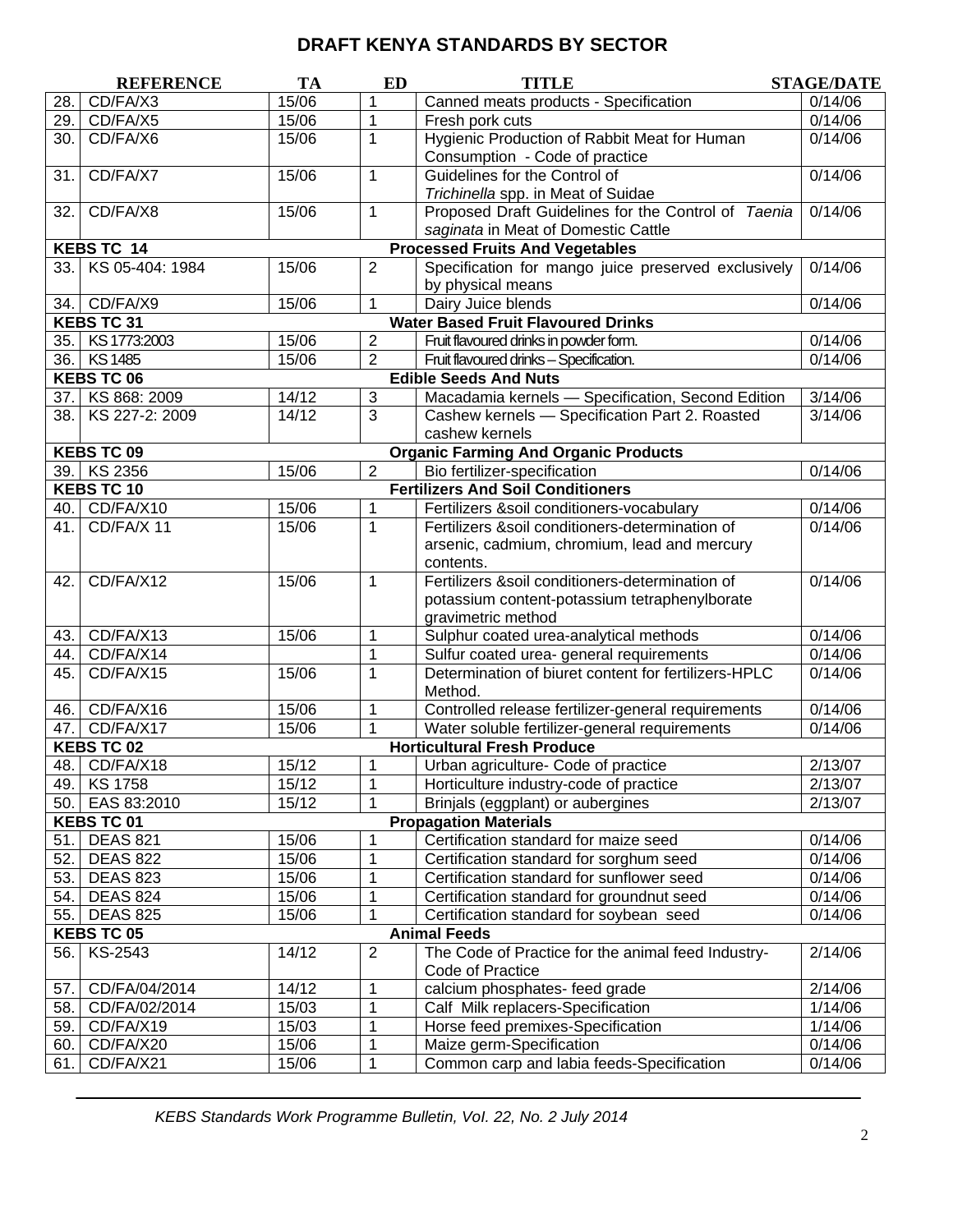|                                           | <b>REFERENCE</b>  | TA    | ED     | TITLE                                                | <b>STAGE/DATE</b> |
|-------------------------------------------|-------------------|-------|--------|------------------------------------------------------|-------------------|
| 62.                                       | CD/FA/X22         | 15/06 |        | Rumen by pass fat                                    | 0/14/06           |
| 63.                                       | CD/FA/X23         | 15/06 |        | Goat feed-Specification                              | 0/14/06           |
| 64.1                                      | CAC/GL 21-1997    | 15/06 |        | Control of veterinary drugs /antibiotics in foods    | 0/14/06           |
|                                           | <b>KEBS TC 03</b> |       | Tea    |                                                      |                   |
| 65.                                       | KS 2128:2009      | 15/06 | 2      | Tea industry - Code of practice                      | 0/14/06           |
| 66.                                       | KS 2404:2013      | 15/06 | 3      | Tea-Raw material for extraction- Specification       | 0/14/06           |
| 67.                                       | KS 65:2013        | 15/12 | 3      | Black tea - Specification                            | 0/14/06           |
| 68.                                       | KS 64:2009        | 15/12 | 2      | Tea - Glossary of terms (Third Edition)              | 0/14/06           |
| 69.                                       | KS 2405: 2012     | 15/12 | 2      | Instant Tea- Specification                           | 0/14/06           |
| 70.1                                      | KS ISO 11287:2011 | 15/12 |        | <b>Green Tea- Specifications</b>                     | 0/14/06           |
|                                           | <b>KEBS TC 04</b> |       | Coffee |                                                      |                   |
| 71.1                                      | CAC/RCP 69-2009   | 14/12 |        | Code of Practice for the Prevention and Reduction of | 0/14/06           |
|                                           |                   |       |        | Ochratoxin A Contamination in Coffee                 |                   |
| <b>KEBS TC 31</b><br><b>Biotechnology</b> |                   |       |        |                                                      |                   |
| 72.1                                      | CD/FA/15/14       | 15/03 |        | Genetically modified organisms and derived           | 0/14/06           |
|                                           |                   |       |        | products: surveillance                               |                   |

# **CHEMICAL**

|     | <b>KEBS TC 50</b><br><b>Plastics</b> |       |                |                                                      |                     |  |
|-----|--------------------------------------|-------|----------------|------------------------------------------------------|---------------------|--|
| 73. | KS 1099:1992                         | 14/12 | 2              | Engine oil-Specification                             | 2/14/06             |  |
| 74. | KS 1794:2007                         | 14/12 | 3              | Plastic bags for general purpose use-Specification   | 1/14/06             |  |
| 75. | <b>KS 511</b>                        | 14/12 | 1              | Plastic containers-Specification Part 4: Plastic     | 1/14/06             |  |
|     |                                      |       |                | containers over 5L, up to and including 60 L         |                     |  |
| 76. | KS 807-1                             | 15/03 | $\overline{2}$ | Shoe Polish-Specification                            | 2/14/06             |  |
| 77. | CD/CHEM/62/2013                      | 15/03 | $\overline{1}$ | Baby feeding bottles-Specification                   | 1/14/06             |  |
| 78. | CD/CHEM/63/2013                      | 15/03 | 1              | Plastic drinking straws-Specification                | 1/14/06             |  |
| 79. | CD/CHEM/64/2013                      | 15/03 | 1              | Disposable polyethylene gloves-Specification         | 1/14/06             |  |
| 80. | CD/CHEM/65/2013                      | 15/03 | 1              | Bioslurry and biogas moulded tanks--Specification    | 1/14/06             |  |
| 81. | CD/CHEM/66/2013                      | 15/06 | 1              | Plastic baskets and litter baskets                   | 1/14/06             |  |
| 82. | CD/CHEM/70/2013                      | 15/06 | 1              | Milking jelly                                        | 1/14/06             |  |
| 83. | CD/CHEM/71/2013                      | 15/06 | $\overline{1}$ | <b>Milking Salve</b>                                 | 1/14/06             |  |
| 84. | CD/CHEM/72/2013                      | 15/06 | 1              | Suede cleaners                                       | 1/14/06             |  |
| 85. | CD/CHEM/73/2013                      | 15/06 | 1              | ceremonial candles (church and wedding candles)      | 1/14/06             |  |
| 86. | CD/CHEM/67/2013                      | 15/06 | 1              | Plastic hangers                                      | 1/14/06             |  |
| 87. | CD/CHEM/68/2013                      | 15/06 | 1              | plastic clothes peg                                  | 1/14/06             |  |
| 88. | CD/CHEM/69/2013                      | 15/06 | 1              | Plastic mat                                          | 1/14/06             |  |
| 89. | <b>KS 2564</b>                       | 14/12 | 1              | Chemicals used for treatment of water intended for   | 3/14/07             |  |
|     |                                      |       |                | human consumption - Chemicals for emergency use      |                     |  |
|     |                                      |       |                | - Trichloroisocyanuric acid                          |                     |  |
| 90. | <b>KS 2565</b>                       | 14/12 | 1              | Chemicals used for treatment of swimming pool        | 3/14/07             |  |
|     |                                      |       |                | water - Trichloroisocyanuric acid                    |                     |  |
| 91. | CD/CHEM/77                           | 14/12 | 1              | sanitizing powders                                   | 2/14/07             |  |
| 92. | <b>KS 1797</b>                       | 14/12 | 2              | Household fabric softeners                           | 2/14/07             |  |
| 93. | CD/CHEM/83                           | 13/12 | $\mathbf{1}$   | Drains and drain gutter cleaner                      | 2/14/07             |  |
| 94. | CD/CHEM/55/2013                      | 15/03 | 1              | Automotive rubber mats--Specification                | 2/14/07             |  |
| 95. | CD/CHEM/56/2013                      | 15/03 | 1              | Ethylene-- Specification                             | 2/14/07             |  |
| 96. | KS 2567:2014                         | 14/09 | 1              | Paper-towel rolls for centre-feed dispensing devices | 3/14/07             |  |
|     |                                      |       |                | -Specifications                                      |                     |  |
| 97. | CD/ CHEM/78/2014                     | 14/12 | 1              | Aluminium beverage cans -Specification               | $\frac{1}{1}$ 14/07 |  |
| 98. | CD/ CHEM/79/2014                     | 14/12 | 1              | Kenya Standard - Paints and Varnishes - General      | 1/14/07             |  |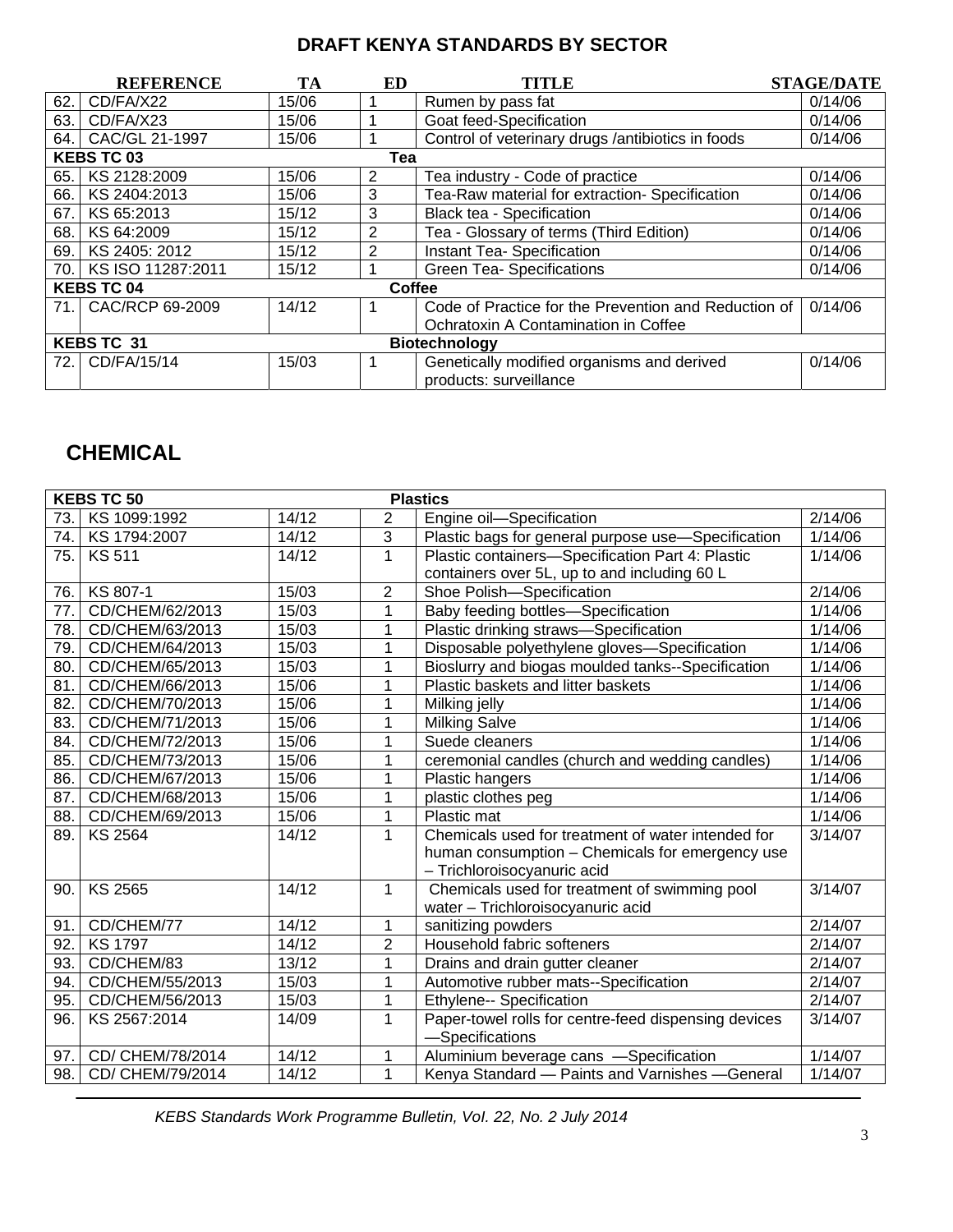|     | <b>REFERENCE</b>      | <b>TA</b> | <b>ED</b>      | <b>TITLE</b>                                                                                                                                                                | <b>STAGE/DATE</b> |
|-----|-----------------------|-----------|----------------|-----------------------------------------------------------------------------------------------------------------------------------------------------------------------------|-------------------|
|     |                       |           |                | purpose varnish for exterior use Specification.                                                                                                                             |                   |
| 99. | CD/ CHEM/80/2014      | 15/03     | 1              | Kenya Standard - Specification for Diaries                                                                                                                                  | 1/14/07           |
|     | 100 CD/ CHEM/81/2014  | 15/03     | 1              | Kenya Standard - Carbonless copy paper-<br>Specification,                                                                                                                   | 1/14/07           |
| 101 | CD/ CHEM/82/2014      | 15/03     | 1              | Kenya Standard - Paints and Varnishes - Varnish<br>for interior use-Specification,                                                                                          | 1/14/07           |
|     | 102 CD/ CHEM/ 15:2011 | 15/06     | 1              | Jumbo Tissue rolls                                                                                                                                                          | 1/14/07           |
|     | 103 CD/CHEM/45/2013   | 15/06     | 1              | Paper and paperboard in contact with food                                                                                                                                   | 1/14/07           |
|     | 104 ISO 2284 -2       | 15/03     | 1              | Paints and Varnishes-Determination of viscosity<br>using rotary viscometer-Part 2 : Disc or ball<br>viscometer operated at specified speed                                  | 1/14/07           |
|     | 105 ISO 9117-3:2010   | 15/03     | $\mathbf{1}$   | Paints and varnishes -- Drying tests -- Part 3:<br>Surface-drying test using ballotini as test method                                                                       | 1/14/07           |
|     | 106 ISO 6504-3:2006   | 15/03     | $\mathbf{1}$   | Paints and varnishes -- Determination of hiding<br>power -- Part 3: Determination of contrast ratio of<br>light-coloured paints at a fixed spreading rate                   | 1/14/07           |
| 107 | ISO 21207:2004:       | 15/03     | $\mathbf{1}$   | Corrosion tests in artificial atmospheres --<br>Accelerated corrosion tests involving alternate<br>exposure to corrosion-promoting gases, neutral salt-<br>spray and drying | 1/14/07           |
|     | 108 ISO 3856-1:1984   | 15/03     | $\mathbf{1}$   | Paints and varnishes -- Determination of "soluble"<br>metal content -- Part 1: Determination of lead content<br>-- Flame atomic absorption                                  | 1/14/07           |
|     | 109 CD / CHEM/57/2013 | 14/12     | 1              | <b>Buffers</b>                                                                                                                                                              | 3/14/06           |
|     | 110 CD/CHEM/74/2014   | 15/03     | 1              | <b>Retort Stand</b>                                                                                                                                                         | 2/14/07           |
|     | 111 KS 814            | 15/06     | 1              | Retro reflective sheeting materials for traffic signs                                                                                                                       | 1/14/07           |
|     | 112 KS 1294           | 15/06     | 1              | Isopropyl Acetate                                                                                                                                                           | 1/14/07           |
|     | 113 KS 1292           | 15/06     | 1              | <b>Ethyl Acetate</b>                                                                                                                                                        | 1/14/07           |
|     | 114 KS 1296           | 15/06     | 1              | <b>Ethyl Glycol</b>                                                                                                                                                         | 1/14/07           |
|     | 115 KS 1181           | 15/06     | 1              | Methyl Isobutyl Ketone                                                                                                                                                      | 1/14/07           |
|     | 116 ISO 2834-1:2006   | 15/06     | 1              | Graphic technology -- Laboratory preparation of test<br>prints -- Part 1: Paste inks                                                                                        | 1/14/07           |
|     | 117 ISO 2834-2:2007   | 15/06     | $\mathbf{1}$   | Graphic technology -- Laboratory preparation test<br>prints -- Part 2: Liquid printing inks                                                                                 | 1/14/07           |
|     | 118 ISO 2834-3:2008   | 15/06     | 1              | Graphic technology -- Laboratory preparation of test<br>prints -- Part 3: Screen printing inks                                                                              | 1/14/07           |
|     | 119 ISO 2836:2004     | 15/06     |                | Graphic technology -- Prints and printing inks --<br>Assessment of resistance of prints to various agents                                                                   | 1/14/07           |
|     | 120 ISO 12643-1:2009  | 15/06     | 1              | Graphic technology -- Safety requirements for graphic<br>technology equipment and systems -- Part 1: General<br>requirements                                                | 1/14/07           |
| 121 | ISO 14298:2013        | 15/06     | 1              | Graphic technology -- Management of security<br>printing processes                                                                                                          | 1/14/07           |
|     | 122 KS 03-89:2014     | 14/12     | $\overline{2}$ | Specification of school chalks                                                                                                                                              | 2/14/07           |
|     | 123 KS2530:2014       | 14/09     | 1              | Packaging of dangerous for road and rail<br>transportation                                                                                                                  | 3/14/07           |

#### **MECHANICAL ENGINEERING**

| 124 KS 476 - 1 | 14/09 | Aluminium hollowware utensils - Specification Part<br>1: Sufurias and lids | 2/14/07 |
|----------------|-------|----------------------------------------------------------------------------|---------|
| 125 KS 476 - 2 | 14/12 | Aluminium hollowware utensils - Specification Part  <br>2: Pans            | 2/14/07 |
| 126 KS 475     | 14/12 | <b>Pressure Cookers</b>                                                    | 2/14/07 |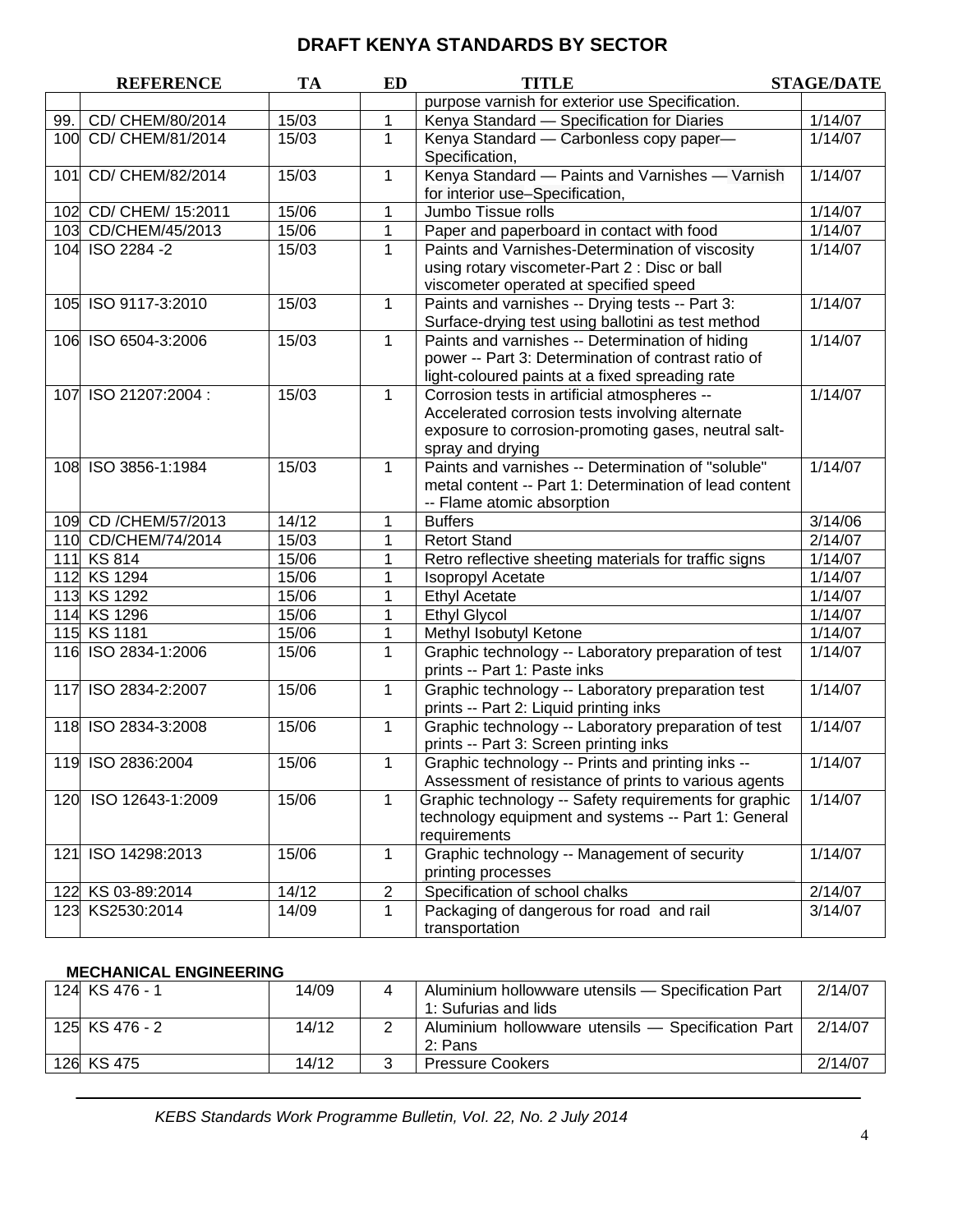|     | <b>REFERENCE</b>     | TA    | ED             | <b>TITLE</b>                                                                                                                                                                              | <b>STAGE/DATE</b> |
|-----|----------------------|-------|----------------|-------------------------------------------------------------------------------------------------------------------------------------------------------------------------------------------|-------------------|
|     | 127 KS 460 -2        | 15/03 | $\overline{2}$ | Specification for uncoated aluminium plate, sheet<br>and strip for hollow-ware cooking utensils                                                                                           | 2/14/07           |
|     | 128 KS 1225:2003     | 15/03 | $\overline{2}$ | Vacuum ware, insulated flasks and jugs for domestic<br>use - Specification                                                                                                                | 2/14/07           |
|     | 129 KS ISO 4481:1977 | 14/09 | 1              | Cutlery and flatware - Nomenclature                                                                                                                                                       | 4/14/07           |
|     | 130 KS ISO 8442 - 1  | 14/09 | $\mathbf{1}$   | Materials and articles in contact with foodstuffs -<br>Cutlery and table hollowware - Part 1: Requirements<br>for cutlery for the preparation of food                                     | 4/14/07           |
|     | 131 KS ISO 8442 - 2  | 14/09 | 1              | Materials and articles in contact with foodstuffs -<br>Cutlery and table hollowware - Part 2: Requirements<br>for stainless steel and silver-plated cutlery                               | 4/14/07           |
|     | 132 KS ISO 8442 - 3  | 14/09 | $\mathbf{1}$   | Materials and articles in contact with foodstuffs -<br>Cutlery and table hollowware - Part 3:<br>Requirements for silver-plated table and decorative<br>hollowware                        | 4/14/07           |
|     | 133 KS ISO 8442 - 4  | 14/09 | $\mathbf{1}$   | Materials and articles in contact with foodstuffs -<br>Cutlery and table hollowware - Part 4.<br>Requirements for Gold plated Cutlery                                                     | 4/14/07           |
|     | 134 KS ISO 8442 - 5  | 14/09 | $\mathbf{1}$   | Materials and articles in contact with foodstuffs -<br>Cutlery and table hollowware - Part 5: Specification<br>for sharpness and edge retention test of cutlery                           | 4/14/07           |
|     | 135 KS ISO 8442 - 6  | 14/09 | $\mathbf{1}$   | Materials and articles in contact with foodstuffs -<br>Cutlery and table hollowware - Part 6: Lightly silver-<br>plated table holloware protected by lacquer                              | 4/14/07           |
|     | 136 KS ISO 8442 - 7  | 14/09 | $\mathbf{1}$   | Materials and articles in contact with foodstuffs -<br>Cutlery and table hollowware - Part 7:<br>Requirements for table cutlery made of silver, other<br>precious metals and their alloys | 4/14/07           |
| 137 | KS ISO 8442 - 8      | 14/09 | $\mathbf{1}$   | Materials and articles in contact with foodstuffs -<br>Cutlery and table hollowware - Part 8:<br>Requirements for silver table and decorative<br>hollowware                               | 4/14/07           |
|     | <b>KEBS TC 132</b>   |       |                | Assistive Products for persons with Disabilities (ICS                                                                                                                                     |                   |
|     | 138 CD/ENG/25        | 14/06 | 1              | Braces for Neck and spine                                                                                                                                                                 | 2/140/7           |
|     | 139 CD/ENG/26        | 14/06 | $\mathbf 1$    | Lower extremity prosthetics                                                                                                                                                               | 2/140/7           |
|     | 140 CD/ENG/27        | 14/06 | $\mathbf{1}$   | Competency test requirements for personnel<br>in the orthotics fields                                                                                                                     | 2/140/7           |
|     | 141 KS ISO 2 3599    | 14/09 | $\mathbf{1}$   | Assistive products for blind and vision impaired<br>persons - Tactile walking surface indicators                                                                                          | 4/14/07           |
|     | 142 KS ISO 24415 -2  | 14/09 | $\mathbf{1}$   | Tips for assistive products for walking -<br>Requirements and test methods - Part 2: Durability<br>of tips for crutches                                                                   | 4/14/07           |
|     | 143 KS ISO 23599     | 14/09 | $\mathbf{1}$   | Assistive products for blind and vision impaired<br>persons - Tactile walking surface indicators.                                                                                         | 2/14/07           |
|     | 144 KS ISO 7176-25   | 15/06 | $\mathbf 1$    | Wheelchairs - Batteries and chargers for powered<br>wheelchairs - Part 25: Requirements and test<br>methods                                                                               | 2/14/07           |
|     | 145 KS ISO 11334 - 4 | 15/06 | $\mathbf 1$    | Assistive products for walking manipulated by one<br>arm - Requirements and test methods - Part 4:<br>Walking sticks with three or more legs                                              | 2/14/07           |
|     | 146 KS ISO 11199 - 1 | 15/06 | $\mathbf{1}$   | Walking aids manipulated by both arms -<br>Requirements and test methods - Part 1: Walking<br>frames                                                                                      | 2/14/07           |
|     | 147 KS ISO 11199 - 3 | 15/06 | 1              | Walking aids manipulated by both arms -                                                                                                                                                   | 2/14/07           |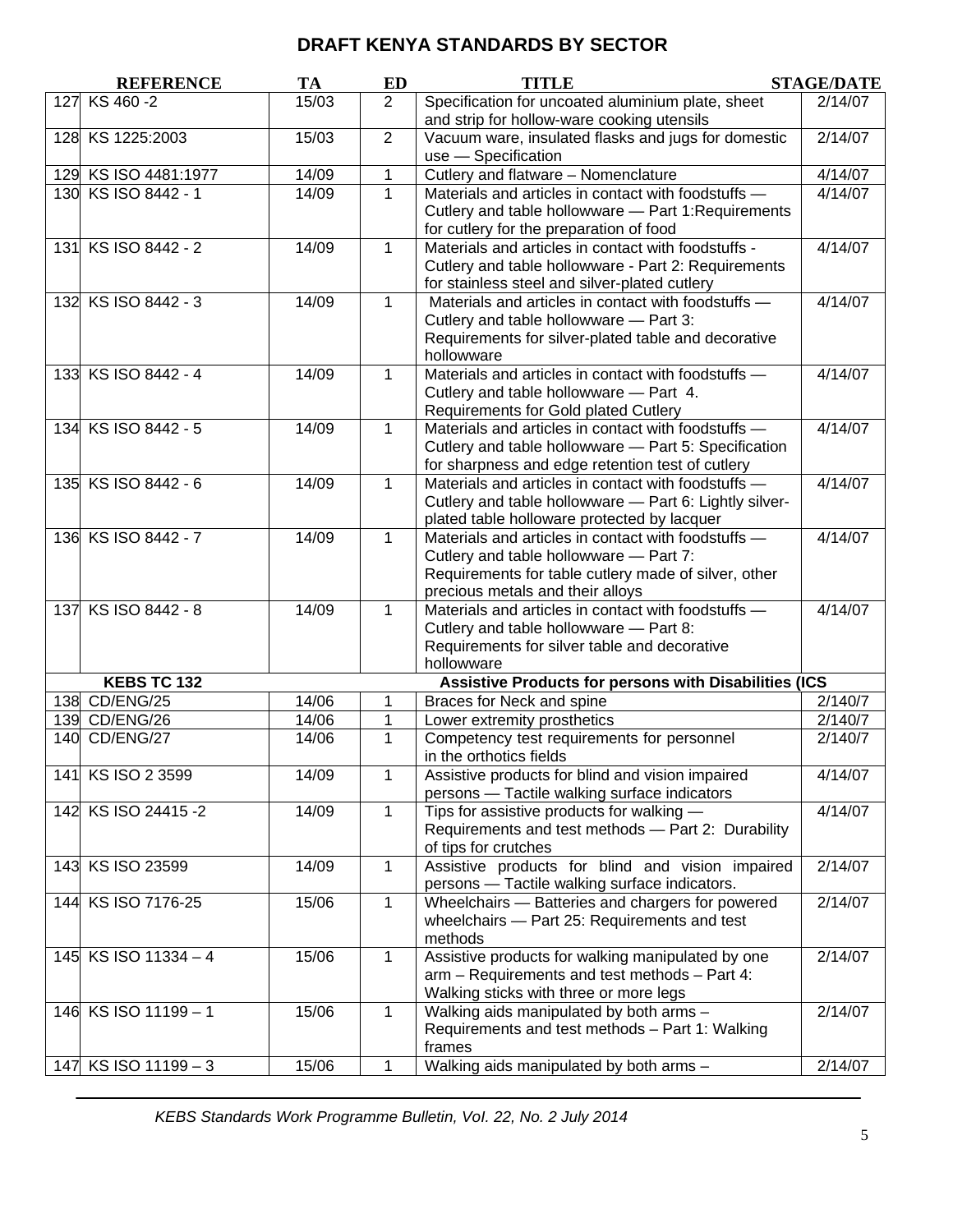|     | <b>REFERENCE</b>          | TA    | <b>ED</b>    | <b>TITLE</b>                                                                                                                                                                                                                                                                                                     | <b>STAGE/DATE</b> |
|-----|---------------------------|-------|--------------|------------------------------------------------------------------------------------------------------------------------------------------------------------------------------------------------------------------------------------------------------------------------------------------------------------------|-------------------|
|     |                           |       |              | Requirements and test methods - Part 1: Walking<br>frames                                                                                                                                                                                                                                                        |                   |
|     | 148 KS ISO 23600          | 15/06 | 1            | Assistive products for persons with vision<br>impairments and persons with vision and hearing<br>impairments - Acoustic and tactile signals for<br>pedestrian traffic lights                                                                                                                                     | 2/14/07           |
|     | 149 KS ISO 7193           | 15/06 | $\mathbf{2}$ | Wheelchairs - Maximum overall dimensions                                                                                                                                                                                                                                                                         | 2/14/07           |
|     | 150 KS ISO 9999           | 15/06 | $\mathbf 1$  | Assistive products for persons with disability -                                                                                                                                                                                                                                                                 | 2/14/07           |
|     |                           |       |              | Classification and terminology                                                                                                                                                                                                                                                                                   |                   |
|     | KEBS TC 108               |       |              | <b>Plastic pipes and fittings</b><br>(ICS 23.040.20)                                                                                                                                                                                                                                                             |                   |
| 151 | KS ISO 15875-1            | 14/09 | 1            | Plastics piping systems for hot and cold water<br>installations -- Crosslinked polyethylene (PE-X) --<br>Part 5: General                                                                                                                                                                                         | 2/14/07           |
|     | 152 KS ISO 15875 - 3      | 14/09 | 1            | Plastics piping systems for hot and cold water<br>installations -- Crosslinked polyethylene (PE-X) --<br>Part 3: Fittings                                                                                                                                                                                        | 2/14/07           |
|     | 153 KS ISO 15875 - 5:2003 | 14/09 | $\mathbf{1}$ | Plastics piping systems for hot and cold water<br>installations -- Crosslinked polyethylene (PE-X) --<br>Part 5: Fitness for purpose of the system                                                                                                                                                               | 2/14/07           |
|     | 154 KS ISO 21138-1:2007   | 15/06 | $\mathbf{1}$ | Plastics piping systems for non-pressure<br>underground drainage and sewerage - Structured-<br>wall piping systems of unplasticized poly(vinyl<br>chloride) (PVC-U), polypropylene (PP) and<br>polyethylene (PE) - Part 1: Material specifications<br>and performance criteria for pipes, fittings and<br>system | 2/14/07           |
|     | 155 KS ISO 21138-2:2007   | 15/06 | $\mathbf{1}$ | Plastics piping systems for non-pressure<br>underground drainage and sewerage - Structured-<br>wall piping systems of unplasticized poly(vinyl<br>chloride) (PVC-U), polypropylene (PP) and<br>polyethylene (PE) - Part 2: Pipes and fittings with<br>smooth external surface, Type A                            | 2/14/07           |
|     | 156 KS ISO 21138-3:2007   | 15/06 | $\mathbf{1}$ | Plastics piping systems for non-pressure<br>underground drainage and sewerage - Structured-<br>wall piping systems of unplasticized poly(vinyl<br>chloride) (PVC-U), polypropylene (PP) and<br>polyethylene (PE) - Part 3: Pipes and fittings with<br>non-smooth external surface, Type B                        | 2/14/07           |
| 157 | KS ISO 17454: 2005        | 15/06 | 1            | Kenya Standard - Plastic piping systems -<br>Multilayer pipes - test methods for adhesion of the<br>different layers using a pulling rig, First Edition                                                                                                                                                          | 2/14/07           |
|     | 158 KS ISO 3633: 2002     | 15/06 | $\mathbf 1$  | Kenya Standard - Plastics piping systems for soil<br>and waste discharge (low and high temperature)<br>inside buildings - Unplasticized poly(vinyl chloride)<br>(PVC-U), First Edition                                                                                                                           | 2/14/07           |
|     | 159 KS ISO 265-1: 1988    | 15/06 | 1            | Kenya Standard - Pipes and fittings of plastics<br>materials - Fittings for domestic and industrial waste<br>pipes - Basic dimensions: Metric series Part 1:<br>Unplasticized poly (vinyl chloride) (PVC-U), First<br>Edition                                                                                    | 2/14/07           |
|     | 160 KS ISO 4427-1: 2007   | 15/06 | $\mathbf{1}$ | Kenya Standard - Plastics piping systems -<br>Polyethylene (PE) pipes and fittings for water supply<br>Part 1: General, First Edition                                                                                                                                                                            | 2/14/07           |
|     | 161 KS ISO 4427-2: 2007   | 15/06 | 1            | Kenya Standard - Plastics piping systems -                                                                                                                                                                                                                                                                       | 2/14/07           |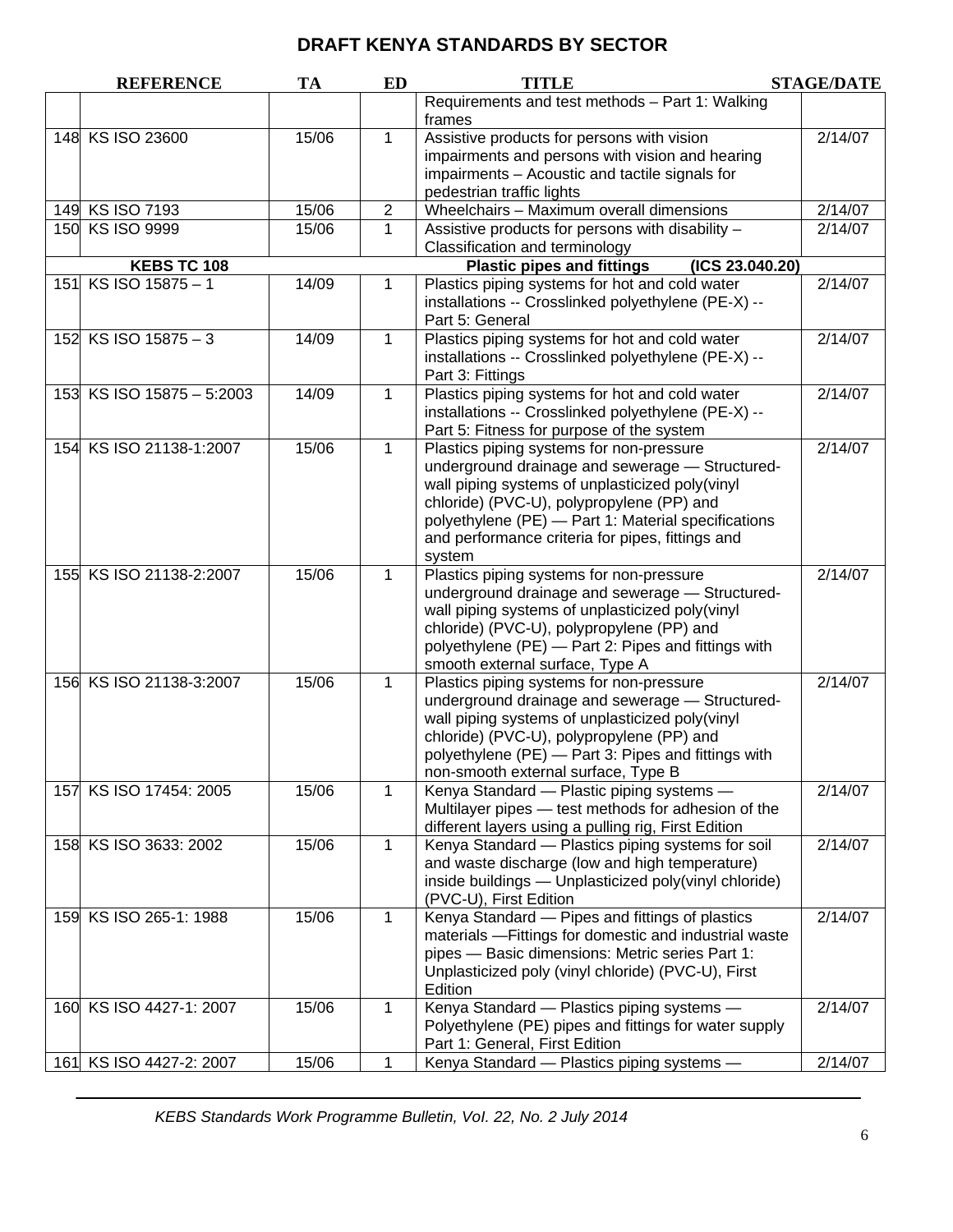|     | <b>REFERENCE</b>        | <b>TA</b> | ED           | TITLE                                                                                                                                                                                                             | <b>STAGE/DATE</b> |
|-----|-------------------------|-----------|--------------|-------------------------------------------------------------------------------------------------------------------------------------------------------------------------------------------------------------------|-------------------|
|     |                         |           |              | Polyethylene (PE) pipes and fittings for water supply<br>Part 2: Pipes, First Edition                                                                                                                             |                   |
|     | 162 KS ISO 4427-3: 2007 | 15/06     | $\mathbf{1}$ | Kenya Standard - Plastics piping systems -<br>Polyethylene (PE) pipes and fittings for water supply<br>Part 3: Fittings, First Edition                                                                            | 2/14/07           |
|     | 163 KS ISO 4427-5: 2007 | 15/06     | $\mathbf{1}$ | Kenya Standard - Plastics piping systems -<br>Polyethylene (PE) pipes and fittings for water supply<br>Part 5: Fitness for purpose of the system, First<br>Edition                                                | 2/14/07           |
|     | 164 ISO 1452 - 1:2009   | 15/06     | $\mathbf{1}$ | Plastics piping systems for water supply and for<br>buried and above-ground drainage and sewerage<br>under pressure -- Unplasticized poly(vinyl chloride)<br>(PVC-U) -- Part 1: General                           | 2/14/07           |
|     | 165 ISO 1452 - 2:2009   | 15/06     | 1            | Plastics piping systems for water supply and for<br>buried and above-ground drainage and sewerage<br>under pressure -- Unplasticized poly(vinyl chloride)<br>(PVC-U) -- Part 2: Pipes                             | 2/14/07           |
|     | 166 ISO 1452 - 3:2009   | 15/06     | $\mathbf{1}$ | Plastics piping systems for water supply and for<br>buried and above-ground drainage and sewerage<br>under pressure -- Unplasticized poly(vinyl chloride)<br>(PVC-U) -- Part 3: Fittings                          | 2/14/07           |
| 167 | $ISO$ 1452 - 4:2009     | 15/06     | $\mathbf{1}$ | Plastics piping systems for water supply and for<br>buried and above-ground drainage and sewerage<br>under pressure -- Unplasticized poly(vinyl chloride)<br>(PVC-U) -- Part 4: Valves                            | 2/14/07           |
|     | 168 ISO 1452 - 5:2009   | 15/06     | 1            | Plastics piping systems for water supply and for<br>buried and above-ground drainage and sewerage<br>under pressure -- Unplasticized poly(vinyl chloride)<br>(PVC-U) -- Part 5: Fitness for purpose of the system | 2/14/07           |
|     | 169 CD/ENG 24-2013      | 14/12     | $\mathbf 1$  | Duct, HDPE Main - Mini & Micro-Ducts -<br>Specification                                                                                                                                                           | 2/14/07           |

# **TEXTILE**

| <b>KEBS TC 64</b><br><b>Blankets, Nonwovens, Threads And Fibres</b> |       |                                                                                                    |         |  |
|---------------------------------------------------------------------|-------|----------------------------------------------------------------------------------------------------|---------|--|
| 170 KS ISO 15625                                                    | 14/12 | Protein Fibres-Electronic test method for defects and<br>evenness of raw silk                      | 1/14/07 |  |
| 171 KS ISO 10306                                                    | 15/03 | Textiles-Cotton Fibres-Evaluation of maturity by air<br>flow method                                | 1/14/07 |  |
| 172 KS ISO 18068                                                    | 15/03 | Textiles-Cotton fibers-Test method for sugar content-<br>Spectrophotometry                         | 1/14/07 |  |
| 173 KS ISO 17608                                                    | 15/03 | Textiles- Bare elastane yarns Determination of<br>resistance to chlorinated water (Swimming water) | 1/14/07 |  |
| 174 KS ISO 3074                                                     | 15/03 | Wool -Determination of dichloromethane-Soluble<br>matter in combed silver                          | 1/14/07 |  |
| 175 KS ISO 1136                                                     | 15/03 | Wool -Determination of mean diameter-Air<br>permeability method                                    | 1/14/07 |  |
| 176 KS ISO 137                                                      | 15/03 | Wool- Determination of fibre diameter-Projection<br>microscope method                              | 1/14/07 |  |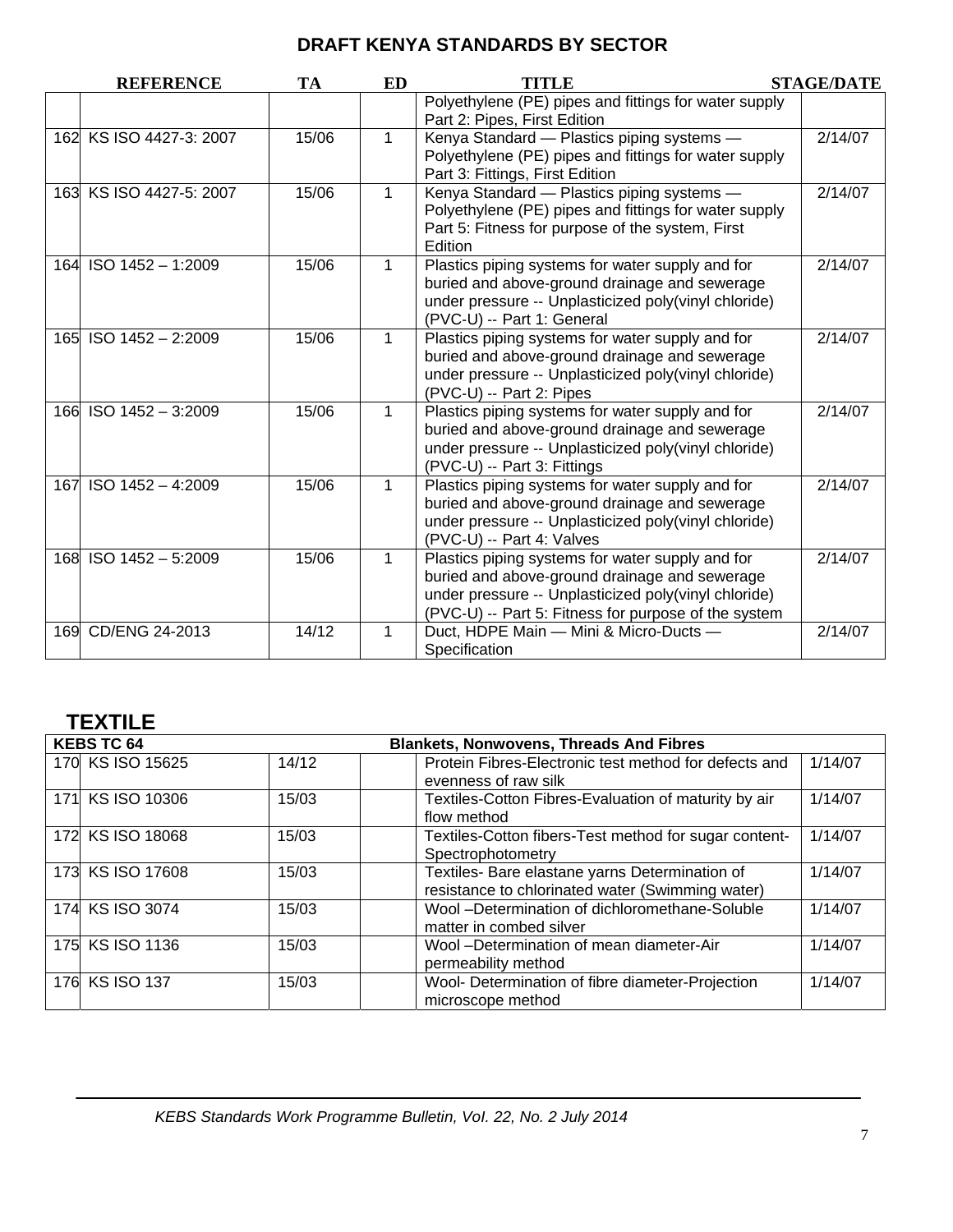### **REFERENCE TA ED TITLE STAGE/DATE**

### **SERVICES**

|                                                                                   | <b>KEBS TC 69</b><br><b>Towels, Medical and Hygienic Textile Products</b> |       |                |                                                       |          |  |  |
|-----------------------------------------------------------------------------------|---------------------------------------------------------------------------|-------|----------------|-------------------------------------------------------|----------|--|--|
|                                                                                   | 177 KS 507: 2005                                                          | 15/03 | 5              | Sanitary towels - Specification                       | 1/14/07  |  |  |
|                                                                                   | 178 KS 1221:1995                                                          | 15/03 | $\overline{2}$ | Crepe Bandages - Specification                        | 1/14/07  |  |  |
|                                                                                   | 179 KS 08-639-1989                                                        | 15/03 | $\overline{2}$ | Specification for bandages                            | 1/14/07  |  |  |
|                                                                                   | 180 KS 1818:1999                                                          | 15/03 | $\overline{2}$ | Surgical Sutures and Ligature Materials -             | 1/14/07  |  |  |
|                                                                                   |                                                                           |       |                | Specification                                         |          |  |  |
| KEBS TC 136<br>Hospital Equipment, Medical devices, Instruments and related tools |                                                                           |       |                |                                                       |          |  |  |
|                                                                                   | 181 ISO 10079-1:1999                                                      | 14/12 | 1              | Medical suction equipment - Part 1: Electrically      | 1/14/07  |  |  |
|                                                                                   |                                                                           |       |                | powered suction equipment - Safety requirements       |          |  |  |
|                                                                                   | 182 ISO 10079-2:2014                                                      | 14/12 | $\mathbf{1}$   | Medical suction equipment - Part 2: Manually          | 1/14/07  |  |  |
|                                                                                   |                                                                           |       |                | powered suction equipment                             |          |  |  |
|                                                                                   | 183 ISO 10079-3:2014                                                      | 14/12 | $\mathbf 1$    | Medical suction equipment - Part 3: Suction           | 1/14/07  |  |  |
|                                                                                   |                                                                           |       |                | equipment powered from a vacuum or positive           |          |  |  |
|                                                                                   |                                                                           |       |                | pressure gas source                                   |          |  |  |
|                                                                                   | 184 D.No.45                                                               | 15/06 | 1              | Standing and sitting aid joints                       | 1/14/07  |  |  |
|                                                                                   | 185 D.No.46 - 1                                                           | 15/06 | 1              | Suction Catheters For Use In The Respiratory Tract    | 0/14/07  |  |  |
|                                                                                   | 186 D.No.50                                                               | 15/06 | 1              | Illumination Systems in Health Care Facilities        | 0/14/07  |  |  |
|                                                                                   | 187 D.No.51                                                               | 15/06 | 1              | Interior lighting - - Hospital and medical tasks      | 0/14/07  |  |  |
|                                                                                   | 188 D.No.56                                                               | 15/06 |                | Resuscitators intended for use with humans            | 0/14/07  |  |  |
|                                                                                   | <b>KEBS TC 137</b>                                                        |       |                | <b>Dentistry and Oral Hygiene</b>                     |          |  |  |
|                                                                                   | 189 ISO/TS 22595-1:2006                                                   | 14/09 | 1              | Dentistry - Plant area equipment - Part 1: Suction    | 01/14/06 |  |  |
|                                                                                   | 190 ISO/TS 22595-2:2008                                                   | 14/09 |                | Systems<br>Dentistry - Plant area equipment - Part 2: | 01/14/06 |  |  |
|                                                                                   |                                                                           |       | 1              | <b>Compressor Systems</b>                             |          |  |  |
|                                                                                   | 191 ISO 10637:1999                                                        | 14/09 | $\mathbf{1}$   | Dental equipment - High- and medium-volume            | 01/14/06 |  |  |
|                                                                                   |                                                                           |       |                | suction Systems                                       |          |  |  |
|                                                                                   | <b>Ergonomics, Health and Safety</b><br><b>KEBS TC 143</b>                |       |                |                                                       |          |  |  |
| 192 NWI<br>Hazardous Installation- Code Of Practice<br>15/06<br>1                 |                                                                           |       | 00/14/07       |                                                       |          |  |  |
|                                                                                   | <b>KEBS TC 144</b>                                                        |       |                | <b>Disaster Management</b>                            |          |  |  |
|                                                                                   | 193 CD 23/SERV/2014                                                       | 14/12 | 1              | Air ambulance requirements                            | 01/14/07 |  |  |
|                                                                                   | 194 CD 24/SERV/2014                                                       | 14/12 | 1              | Water ambulance requirements                          | 01/14/07 |  |  |
|                                                                                   | 195 ISO 22322                                                             | 14/09 | $\mathbf{1}$   | Societal security -- Emergency management -- Public   | 01/14/07 |  |  |
|                                                                                   |                                                                           |       |                | warning                                               |          |  |  |
|                                                                                   | 196 ISO 22397                                                             | 14/09 | $\mathbf{1}$   | societal security -- Guidelines for establishing      | 01/14/07 |  |  |
|                                                                                   |                                                                           |       |                | partnering arrangements                               |          |  |  |
| 197                                                                               | CD 25/SERV/2014                                                           | 15/03 | $\mathbf{1}$   | Communicating an EMS Patient Report to Receiving      | 01/14/07 |  |  |
|                                                                                   |                                                                           |       |                | <b>Medical Facilities</b>                             |          |  |  |
|                                                                                   | 198 CD 26/SERV/2014                                                       | 15/03 | 1              | Training Instructor Qualification and Certification   | 01/14/07 |  |  |
|                                                                                   |                                                                           |       |                | <b>Eligibility of Emergency Medical Dispatchers</b>   |          |  |  |
| 199                                                                               | CD 38/SERV/2014                                                           | 15/06 | $\mathbf{1}$   | Lifeguards and promotion of safety of life at beach   | 01/14/07 |  |  |
|                                                                                   |                                                                           |       |                | resorts Guidelines                                    |          |  |  |
| 200                                                                               | CD 37/SERV/2014                                                           | 15/06 | $\mathbf 1$    | Placement, maintenance and management of              | 01/14/07 |  |  |
|                                                                                   |                                                                           |       |                | public rescue equipment - Code of practice            |          |  |  |
| 201                                                                               | CD 39/SERV/2014                                                           | 15/06 | $\mathbf 1$    | Lifeguards and promotion of safety of life at beach   | 01/14/07 |  |  |
|                                                                                   |                                                                           |       |                | resorts Guidelines                                    |          |  |  |
| 202                                                                               | CD 27/SERV/2014                                                           | 15/06 | 1              | Standard Practice for Emergency Medical Dispatch      | 01/14/07 |  |  |
|                                                                                   | 203 CD 28/SERV/2014                                                       | 15/06 | 1              | Standard For Fire Safety And Emergency Symbols        | 01/14/07 |  |  |
|                                                                                   | 204 CD 29/SERV/2014                                                       | 15/06 | 1              | Standard For The Protection Of Records                | 01/14/07 |  |  |
| 205                                                                               | CD 30/SERV/2014                                                           | 15/06 | 1              | Standard For prevention during welding, cutting and   | 01/14/07 |  |  |
|                                                                                   |                                                                           |       |                | other hot work                                        |          |  |  |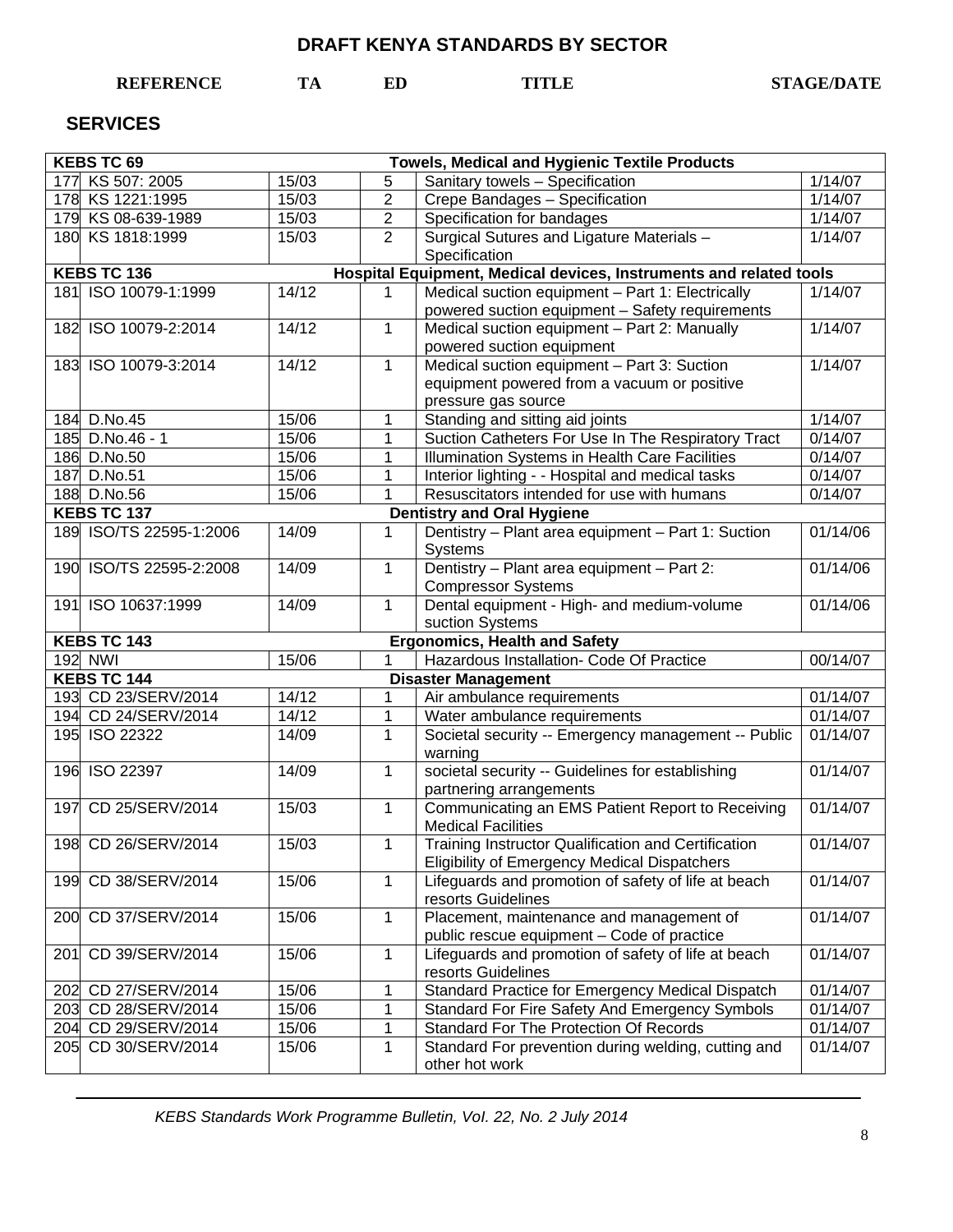| Standard For fire prevention and control in coal<br>206 CD 31/SERV/2014<br>15/06<br>01/14/07<br>1<br>mines<br><b>KEBS TC 146</b><br><b>Education Services</b><br>14/12<br>01/14/07<br>207 ISO 29991<br>Language learning services outside formal education<br>1<br>- Requirements<br>Special Educational Needs - Code of Practice, Part<br>$\mathbf{1}$<br>01/14/07<br>208 D.No.75<br>14/09<br>6 - Identification, assessment and provision in the<br>secondary Education<br>Special Educational Needs - Code of Practice, Part<br>01/14/07<br>209 D.No.76<br>14/09<br>$\mathbf{1}$<br>7- Statutory assessment of Special Educational<br><b>Needs</b><br>Special Educational Needs - Code of Practice Part 8<br>01/14/07<br>210 D.No.77<br>14/09<br>$\mathbf 1$<br>- Statements of Special Educational Needs<br>15/06<br>01/14/07<br>211 D.No.78<br>Special Educational Needs - Code of Practice Part 9<br>1<br>15/06<br>212 D.No.79<br>01/14/07<br>1<br><b>Employment screening</b><br><b>KEBS TC 148</b><br><b>Information and Documentation</b><br>213 FDKS 2480<br>14/12<br>01/14/07<br>IP management - Components<br>1<br>214 CD01/SERV/2013<br>15/06<br>IP management - General Guidelines<br>01/14/07<br>$\mathbf 1$<br>215 CD35/SERV/2014<br>15/06<br>$\mathbf{1}$<br>Guide to application of identifiers and codes in the<br>01/14/07<br>identification and description of entities<br>15/06<br>216 CD36/SERV/2014<br>Two-letter codes for counties<br>01/14/07<br>1<br>217 ISO 11620:2014<br>14/09<br>$\mathbf{1}$<br>Information and documentation -- Library<br>01/14/07<br>performance Indicators<br>Information and documentation -- Methods and<br>218 ISO 16439:2014<br>14/09<br>01/14/07<br>1<br>procedures for assessing the impact of libraries<br>219 ISO 18626:2014<br>14/09<br>Information and documentation -- Interlibrary Loan<br>01/14/07<br>$\mathbf{1}$<br>Transactions<br>220 ISO 11620:2014<br>15/03<br>$\mathbf{1}$<br>Information and documentation -- Library<br>01/14/07<br>performance Indicators<br>Information and documentation -- Thesauri and<br>01/14/07<br>ISO 25964-2:2013<br>15/03<br>1<br>221<br>interoperability with other vocabularies -- Part 2:<br>Interoperability with other vocabularies<br>15/03<br>$\mathbf{1}$<br>01/14/07<br>222 ISO/TR 14873:2013<br>Information and documentation -- Statistics and<br>quality issues for web archiving<br><b>KEBS TC 149</b><br><b>Tourism and related Services</b><br>223 CD 17/SERV/2012<br>14/12<br>01/15/06<br>Agri-tourism - health and safety - Guidelines<br>1<br>1<br>224 CD SERV/2013<br>14/09<br>01/15/06<br>Adventure tourism - safety management systems<br>$-$ requirements<br>15/03<br>$\mathbf{1}$<br>Tourist Information Offices - Tourist Information<br>01/15/06<br>225 CD 17/SERV/2012<br>and Reception Services- Requirements<br><b>KEBS TC 154</b><br>Quality Management and quality assurance<br>15/06<br>00/14/07<br>226 D.No.91<br>KQMH - Quality Standards for KEPH levels 3 and 4<br>KEBS TC 156<br>Environmental Management System SC 01: GHG Mgt<br>227 ISO 14051:2011<br>15/03<br>01/14/07<br>$\mathbf 1$<br>Environmental management - Material flow cost<br>accounting - General framework<br>15/03<br>$\mathbf{1}$<br>01/14/07<br>228 ISO 14020:2000<br>Environmental labels and declarations - General<br>Principles<br>15/03<br>01/14/07<br>ISO 14063:2006<br>1<br>229<br>Environmental management - Environmental<br>communication - Guidelines and examples<br>230 ISO 14063:2013<br>$\mathbf{1}$<br>01/14/07<br>15/03<br>Environmental management - Environmental<br>performance evaluation - Guidelines<br>231 ISO 14048<br>15/03<br>Environmental management - Life cycle assessment<br>01/14/07<br>1<br>- Data documentation format<br><b>Graphic Technology and Graphical symbols</b><br><b>KEB TC 159</b> |  | <b>REFERENCE</b><br><b>TA</b><br>ED<br><b>TITLE</b> |  |  |  | <b>STAGE/DATE</b> |  |
|-------------------------------------------------------------------------------------------------------------------------------------------------------------------------------------------------------------------------------------------------------------------------------------------------------------------------------------------------------------------------------------------------------------------------------------------------------------------------------------------------------------------------------------------------------------------------------------------------------------------------------------------------------------------------------------------------------------------------------------------------------------------------------------------------------------------------------------------------------------------------------------------------------------------------------------------------------------------------------------------------------------------------------------------------------------------------------------------------------------------------------------------------------------------------------------------------------------------------------------------------------------------------------------------------------------------------------------------------------------------------------------------------------------------------------------------------------------------------------------------------------------------------------------------------------------------------------------------------------------------------------------------------------------------------------------------------------------------------------------------------------------------------------------------------------------------------------------------------------------------------------------------------------------------------------------------------------------------------------------------------------------------------------------------------------------------------------------------------------------------------------------------------------------------------------------------------------------------------------------------------------------------------------------------------------------------------------------------------------------------------------------------------------------------------------------------------------------------------------------------------------------------------------------------------------------------------------------------------------------------------------------------------------------------------------------------------------------------------------------------------------------------------------------------------------------------------------------------------------------------------------------------------------------------------------------------------------------------------------------------------------------------------------------------------------------------------------------------------------------------------------------------------------------------------------------------------------------------------------------------------------------------------------------------------------------------------------------------------------------------------------------------------------------------------------------------------------------------------------------------------------------------------------------------------------------------------------------------------------------------------------------------------------------------------------------------------------------------------------------------------------------------------------------------------------------------------------------------------|--|-----------------------------------------------------|--|--|--|-------------------|--|
|                                                                                                                                                                                                                                                                                                                                                                                                                                                                                                                                                                                                                                                                                                                                                                                                                                                                                                                                                                                                                                                                                                                                                                                                                                                                                                                                                                                                                                                                                                                                                                                                                                                                                                                                                                                                                                                                                                                                                                                                                                                                                                                                                                                                                                                                                                                                                                                                                                                                                                                                                                                                                                                                                                                                                                                                                                                                                                                                                                                                                                                                                                                                                                                                                                                                                                                                                                                                                                                                                                                                                                                                                                                                                                                                                                                                                                                 |  |                                                     |  |  |  |                   |  |
|                                                                                                                                                                                                                                                                                                                                                                                                                                                                                                                                                                                                                                                                                                                                                                                                                                                                                                                                                                                                                                                                                                                                                                                                                                                                                                                                                                                                                                                                                                                                                                                                                                                                                                                                                                                                                                                                                                                                                                                                                                                                                                                                                                                                                                                                                                                                                                                                                                                                                                                                                                                                                                                                                                                                                                                                                                                                                                                                                                                                                                                                                                                                                                                                                                                                                                                                                                                                                                                                                                                                                                                                                                                                                                                                                                                                                                                 |  |                                                     |  |  |  |                   |  |
|                                                                                                                                                                                                                                                                                                                                                                                                                                                                                                                                                                                                                                                                                                                                                                                                                                                                                                                                                                                                                                                                                                                                                                                                                                                                                                                                                                                                                                                                                                                                                                                                                                                                                                                                                                                                                                                                                                                                                                                                                                                                                                                                                                                                                                                                                                                                                                                                                                                                                                                                                                                                                                                                                                                                                                                                                                                                                                                                                                                                                                                                                                                                                                                                                                                                                                                                                                                                                                                                                                                                                                                                                                                                                                                                                                                                                                                 |  |                                                     |  |  |  |                   |  |
|                                                                                                                                                                                                                                                                                                                                                                                                                                                                                                                                                                                                                                                                                                                                                                                                                                                                                                                                                                                                                                                                                                                                                                                                                                                                                                                                                                                                                                                                                                                                                                                                                                                                                                                                                                                                                                                                                                                                                                                                                                                                                                                                                                                                                                                                                                                                                                                                                                                                                                                                                                                                                                                                                                                                                                                                                                                                                                                                                                                                                                                                                                                                                                                                                                                                                                                                                                                                                                                                                                                                                                                                                                                                                                                                                                                                                                                 |  |                                                     |  |  |  |                   |  |
|                                                                                                                                                                                                                                                                                                                                                                                                                                                                                                                                                                                                                                                                                                                                                                                                                                                                                                                                                                                                                                                                                                                                                                                                                                                                                                                                                                                                                                                                                                                                                                                                                                                                                                                                                                                                                                                                                                                                                                                                                                                                                                                                                                                                                                                                                                                                                                                                                                                                                                                                                                                                                                                                                                                                                                                                                                                                                                                                                                                                                                                                                                                                                                                                                                                                                                                                                                                                                                                                                                                                                                                                                                                                                                                                                                                                                                                 |  |                                                     |  |  |  |                   |  |
|                                                                                                                                                                                                                                                                                                                                                                                                                                                                                                                                                                                                                                                                                                                                                                                                                                                                                                                                                                                                                                                                                                                                                                                                                                                                                                                                                                                                                                                                                                                                                                                                                                                                                                                                                                                                                                                                                                                                                                                                                                                                                                                                                                                                                                                                                                                                                                                                                                                                                                                                                                                                                                                                                                                                                                                                                                                                                                                                                                                                                                                                                                                                                                                                                                                                                                                                                                                                                                                                                                                                                                                                                                                                                                                                                                                                                                                 |  |                                                     |  |  |  |                   |  |
|                                                                                                                                                                                                                                                                                                                                                                                                                                                                                                                                                                                                                                                                                                                                                                                                                                                                                                                                                                                                                                                                                                                                                                                                                                                                                                                                                                                                                                                                                                                                                                                                                                                                                                                                                                                                                                                                                                                                                                                                                                                                                                                                                                                                                                                                                                                                                                                                                                                                                                                                                                                                                                                                                                                                                                                                                                                                                                                                                                                                                                                                                                                                                                                                                                                                                                                                                                                                                                                                                                                                                                                                                                                                                                                                                                                                                                                 |  |                                                     |  |  |  |                   |  |
|                                                                                                                                                                                                                                                                                                                                                                                                                                                                                                                                                                                                                                                                                                                                                                                                                                                                                                                                                                                                                                                                                                                                                                                                                                                                                                                                                                                                                                                                                                                                                                                                                                                                                                                                                                                                                                                                                                                                                                                                                                                                                                                                                                                                                                                                                                                                                                                                                                                                                                                                                                                                                                                                                                                                                                                                                                                                                                                                                                                                                                                                                                                                                                                                                                                                                                                                                                                                                                                                                                                                                                                                                                                                                                                                                                                                                                                 |  |                                                     |  |  |  |                   |  |
|                                                                                                                                                                                                                                                                                                                                                                                                                                                                                                                                                                                                                                                                                                                                                                                                                                                                                                                                                                                                                                                                                                                                                                                                                                                                                                                                                                                                                                                                                                                                                                                                                                                                                                                                                                                                                                                                                                                                                                                                                                                                                                                                                                                                                                                                                                                                                                                                                                                                                                                                                                                                                                                                                                                                                                                                                                                                                                                                                                                                                                                                                                                                                                                                                                                                                                                                                                                                                                                                                                                                                                                                                                                                                                                                                                                                                                                 |  |                                                     |  |  |  |                   |  |
|                                                                                                                                                                                                                                                                                                                                                                                                                                                                                                                                                                                                                                                                                                                                                                                                                                                                                                                                                                                                                                                                                                                                                                                                                                                                                                                                                                                                                                                                                                                                                                                                                                                                                                                                                                                                                                                                                                                                                                                                                                                                                                                                                                                                                                                                                                                                                                                                                                                                                                                                                                                                                                                                                                                                                                                                                                                                                                                                                                                                                                                                                                                                                                                                                                                                                                                                                                                                                                                                                                                                                                                                                                                                                                                                                                                                                                                 |  |                                                     |  |  |  |                   |  |
|                                                                                                                                                                                                                                                                                                                                                                                                                                                                                                                                                                                                                                                                                                                                                                                                                                                                                                                                                                                                                                                                                                                                                                                                                                                                                                                                                                                                                                                                                                                                                                                                                                                                                                                                                                                                                                                                                                                                                                                                                                                                                                                                                                                                                                                                                                                                                                                                                                                                                                                                                                                                                                                                                                                                                                                                                                                                                                                                                                                                                                                                                                                                                                                                                                                                                                                                                                                                                                                                                                                                                                                                                                                                                                                                                                                                                                                 |  |                                                     |  |  |  |                   |  |
|                                                                                                                                                                                                                                                                                                                                                                                                                                                                                                                                                                                                                                                                                                                                                                                                                                                                                                                                                                                                                                                                                                                                                                                                                                                                                                                                                                                                                                                                                                                                                                                                                                                                                                                                                                                                                                                                                                                                                                                                                                                                                                                                                                                                                                                                                                                                                                                                                                                                                                                                                                                                                                                                                                                                                                                                                                                                                                                                                                                                                                                                                                                                                                                                                                                                                                                                                                                                                                                                                                                                                                                                                                                                                                                                                                                                                                                 |  |                                                     |  |  |  |                   |  |
|                                                                                                                                                                                                                                                                                                                                                                                                                                                                                                                                                                                                                                                                                                                                                                                                                                                                                                                                                                                                                                                                                                                                                                                                                                                                                                                                                                                                                                                                                                                                                                                                                                                                                                                                                                                                                                                                                                                                                                                                                                                                                                                                                                                                                                                                                                                                                                                                                                                                                                                                                                                                                                                                                                                                                                                                                                                                                                                                                                                                                                                                                                                                                                                                                                                                                                                                                                                                                                                                                                                                                                                                                                                                                                                                                                                                                                                 |  |                                                     |  |  |  |                   |  |
|                                                                                                                                                                                                                                                                                                                                                                                                                                                                                                                                                                                                                                                                                                                                                                                                                                                                                                                                                                                                                                                                                                                                                                                                                                                                                                                                                                                                                                                                                                                                                                                                                                                                                                                                                                                                                                                                                                                                                                                                                                                                                                                                                                                                                                                                                                                                                                                                                                                                                                                                                                                                                                                                                                                                                                                                                                                                                                                                                                                                                                                                                                                                                                                                                                                                                                                                                                                                                                                                                                                                                                                                                                                                                                                                                                                                                                                 |  |                                                     |  |  |  |                   |  |
|                                                                                                                                                                                                                                                                                                                                                                                                                                                                                                                                                                                                                                                                                                                                                                                                                                                                                                                                                                                                                                                                                                                                                                                                                                                                                                                                                                                                                                                                                                                                                                                                                                                                                                                                                                                                                                                                                                                                                                                                                                                                                                                                                                                                                                                                                                                                                                                                                                                                                                                                                                                                                                                                                                                                                                                                                                                                                                                                                                                                                                                                                                                                                                                                                                                                                                                                                                                                                                                                                                                                                                                                                                                                                                                                                                                                                                                 |  |                                                     |  |  |  |                   |  |
|                                                                                                                                                                                                                                                                                                                                                                                                                                                                                                                                                                                                                                                                                                                                                                                                                                                                                                                                                                                                                                                                                                                                                                                                                                                                                                                                                                                                                                                                                                                                                                                                                                                                                                                                                                                                                                                                                                                                                                                                                                                                                                                                                                                                                                                                                                                                                                                                                                                                                                                                                                                                                                                                                                                                                                                                                                                                                                                                                                                                                                                                                                                                                                                                                                                                                                                                                                                                                                                                                                                                                                                                                                                                                                                                                                                                                                                 |  |                                                     |  |  |  |                   |  |
|                                                                                                                                                                                                                                                                                                                                                                                                                                                                                                                                                                                                                                                                                                                                                                                                                                                                                                                                                                                                                                                                                                                                                                                                                                                                                                                                                                                                                                                                                                                                                                                                                                                                                                                                                                                                                                                                                                                                                                                                                                                                                                                                                                                                                                                                                                                                                                                                                                                                                                                                                                                                                                                                                                                                                                                                                                                                                                                                                                                                                                                                                                                                                                                                                                                                                                                                                                                                                                                                                                                                                                                                                                                                                                                                                                                                                                                 |  |                                                     |  |  |  |                   |  |
|                                                                                                                                                                                                                                                                                                                                                                                                                                                                                                                                                                                                                                                                                                                                                                                                                                                                                                                                                                                                                                                                                                                                                                                                                                                                                                                                                                                                                                                                                                                                                                                                                                                                                                                                                                                                                                                                                                                                                                                                                                                                                                                                                                                                                                                                                                                                                                                                                                                                                                                                                                                                                                                                                                                                                                                                                                                                                                                                                                                                                                                                                                                                                                                                                                                                                                                                                                                                                                                                                                                                                                                                                                                                                                                                                                                                                                                 |  |                                                     |  |  |  |                   |  |
|                                                                                                                                                                                                                                                                                                                                                                                                                                                                                                                                                                                                                                                                                                                                                                                                                                                                                                                                                                                                                                                                                                                                                                                                                                                                                                                                                                                                                                                                                                                                                                                                                                                                                                                                                                                                                                                                                                                                                                                                                                                                                                                                                                                                                                                                                                                                                                                                                                                                                                                                                                                                                                                                                                                                                                                                                                                                                                                                                                                                                                                                                                                                                                                                                                                                                                                                                                                                                                                                                                                                                                                                                                                                                                                                                                                                                                                 |  |                                                     |  |  |  |                   |  |
|                                                                                                                                                                                                                                                                                                                                                                                                                                                                                                                                                                                                                                                                                                                                                                                                                                                                                                                                                                                                                                                                                                                                                                                                                                                                                                                                                                                                                                                                                                                                                                                                                                                                                                                                                                                                                                                                                                                                                                                                                                                                                                                                                                                                                                                                                                                                                                                                                                                                                                                                                                                                                                                                                                                                                                                                                                                                                                                                                                                                                                                                                                                                                                                                                                                                                                                                                                                                                                                                                                                                                                                                                                                                                                                                                                                                                                                 |  |                                                     |  |  |  |                   |  |
|                                                                                                                                                                                                                                                                                                                                                                                                                                                                                                                                                                                                                                                                                                                                                                                                                                                                                                                                                                                                                                                                                                                                                                                                                                                                                                                                                                                                                                                                                                                                                                                                                                                                                                                                                                                                                                                                                                                                                                                                                                                                                                                                                                                                                                                                                                                                                                                                                                                                                                                                                                                                                                                                                                                                                                                                                                                                                                                                                                                                                                                                                                                                                                                                                                                                                                                                                                                                                                                                                                                                                                                                                                                                                                                                                                                                                                                 |  |                                                     |  |  |  |                   |  |
|                                                                                                                                                                                                                                                                                                                                                                                                                                                                                                                                                                                                                                                                                                                                                                                                                                                                                                                                                                                                                                                                                                                                                                                                                                                                                                                                                                                                                                                                                                                                                                                                                                                                                                                                                                                                                                                                                                                                                                                                                                                                                                                                                                                                                                                                                                                                                                                                                                                                                                                                                                                                                                                                                                                                                                                                                                                                                                                                                                                                                                                                                                                                                                                                                                                                                                                                                                                                                                                                                                                                                                                                                                                                                                                                                                                                                                                 |  |                                                     |  |  |  |                   |  |
|                                                                                                                                                                                                                                                                                                                                                                                                                                                                                                                                                                                                                                                                                                                                                                                                                                                                                                                                                                                                                                                                                                                                                                                                                                                                                                                                                                                                                                                                                                                                                                                                                                                                                                                                                                                                                                                                                                                                                                                                                                                                                                                                                                                                                                                                                                                                                                                                                                                                                                                                                                                                                                                                                                                                                                                                                                                                                                                                                                                                                                                                                                                                                                                                                                                                                                                                                                                                                                                                                                                                                                                                                                                                                                                                                                                                                                                 |  |                                                     |  |  |  |                   |  |
|                                                                                                                                                                                                                                                                                                                                                                                                                                                                                                                                                                                                                                                                                                                                                                                                                                                                                                                                                                                                                                                                                                                                                                                                                                                                                                                                                                                                                                                                                                                                                                                                                                                                                                                                                                                                                                                                                                                                                                                                                                                                                                                                                                                                                                                                                                                                                                                                                                                                                                                                                                                                                                                                                                                                                                                                                                                                                                                                                                                                                                                                                                                                                                                                                                                                                                                                                                                                                                                                                                                                                                                                                                                                                                                                                                                                                                                 |  |                                                     |  |  |  |                   |  |
|                                                                                                                                                                                                                                                                                                                                                                                                                                                                                                                                                                                                                                                                                                                                                                                                                                                                                                                                                                                                                                                                                                                                                                                                                                                                                                                                                                                                                                                                                                                                                                                                                                                                                                                                                                                                                                                                                                                                                                                                                                                                                                                                                                                                                                                                                                                                                                                                                                                                                                                                                                                                                                                                                                                                                                                                                                                                                                                                                                                                                                                                                                                                                                                                                                                                                                                                                                                                                                                                                                                                                                                                                                                                                                                                                                                                                                                 |  |                                                     |  |  |  |                   |  |
|                                                                                                                                                                                                                                                                                                                                                                                                                                                                                                                                                                                                                                                                                                                                                                                                                                                                                                                                                                                                                                                                                                                                                                                                                                                                                                                                                                                                                                                                                                                                                                                                                                                                                                                                                                                                                                                                                                                                                                                                                                                                                                                                                                                                                                                                                                                                                                                                                                                                                                                                                                                                                                                                                                                                                                                                                                                                                                                                                                                                                                                                                                                                                                                                                                                                                                                                                                                                                                                                                                                                                                                                                                                                                                                                                                                                                                                 |  |                                                     |  |  |  |                   |  |
|                                                                                                                                                                                                                                                                                                                                                                                                                                                                                                                                                                                                                                                                                                                                                                                                                                                                                                                                                                                                                                                                                                                                                                                                                                                                                                                                                                                                                                                                                                                                                                                                                                                                                                                                                                                                                                                                                                                                                                                                                                                                                                                                                                                                                                                                                                                                                                                                                                                                                                                                                                                                                                                                                                                                                                                                                                                                                                                                                                                                                                                                                                                                                                                                                                                                                                                                                                                                                                                                                                                                                                                                                                                                                                                                                                                                                                                 |  |                                                     |  |  |  |                   |  |
|                                                                                                                                                                                                                                                                                                                                                                                                                                                                                                                                                                                                                                                                                                                                                                                                                                                                                                                                                                                                                                                                                                                                                                                                                                                                                                                                                                                                                                                                                                                                                                                                                                                                                                                                                                                                                                                                                                                                                                                                                                                                                                                                                                                                                                                                                                                                                                                                                                                                                                                                                                                                                                                                                                                                                                                                                                                                                                                                                                                                                                                                                                                                                                                                                                                                                                                                                                                                                                                                                                                                                                                                                                                                                                                                                                                                                                                 |  |                                                     |  |  |  |                   |  |
|                                                                                                                                                                                                                                                                                                                                                                                                                                                                                                                                                                                                                                                                                                                                                                                                                                                                                                                                                                                                                                                                                                                                                                                                                                                                                                                                                                                                                                                                                                                                                                                                                                                                                                                                                                                                                                                                                                                                                                                                                                                                                                                                                                                                                                                                                                                                                                                                                                                                                                                                                                                                                                                                                                                                                                                                                                                                                                                                                                                                                                                                                                                                                                                                                                                                                                                                                                                                                                                                                                                                                                                                                                                                                                                                                                                                                                                 |  |                                                     |  |  |  |                   |  |
|                                                                                                                                                                                                                                                                                                                                                                                                                                                                                                                                                                                                                                                                                                                                                                                                                                                                                                                                                                                                                                                                                                                                                                                                                                                                                                                                                                                                                                                                                                                                                                                                                                                                                                                                                                                                                                                                                                                                                                                                                                                                                                                                                                                                                                                                                                                                                                                                                                                                                                                                                                                                                                                                                                                                                                                                                                                                                                                                                                                                                                                                                                                                                                                                                                                                                                                                                                                                                                                                                                                                                                                                                                                                                                                                                                                                                                                 |  |                                                     |  |  |  |                   |  |
|                                                                                                                                                                                                                                                                                                                                                                                                                                                                                                                                                                                                                                                                                                                                                                                                                                                                                                                                                                                                                                                                                                                                                                                                                                                                                                                                                                                                                                                                                                                                                                                                                                                                                                                                                                                                                                                                                                                                                                                                                                                                                                                                                                                                                                                                                                                                                                                                                                                                                                                                                                                                                                                                                                                                                                                                                                                                                                                                                                                                                                                                                                                                                                                                                                                                                                                                                                                                                                                                                                                                                                                                                                                                                                                                                                                                                                                 |  |                                                     |  |  |  |                   |  |
|                                                                                                                                                                                                                                                                                                                                                                                                                                                                                                                                                                                                                                                                                                                                                                                                                                                                                                                                                                                                                                                                                                                                                                                                                                                                                                                                                                                                                                                                                                                                                                                                                                                                                                                                                                                                                                                                                                                                                                                                                                                                                                                                                                                                                                                                                                                                                                                                                                                                                                                                                                                                                                                                                                                                                                                                                                                                                                                                                                                                                                                                                                                                                                                                                                                                                                                                                                                                                                                                                                                                                                                                                                                                                                                                                                                                                                                 |  |                                                     |  |  |  |                   |  |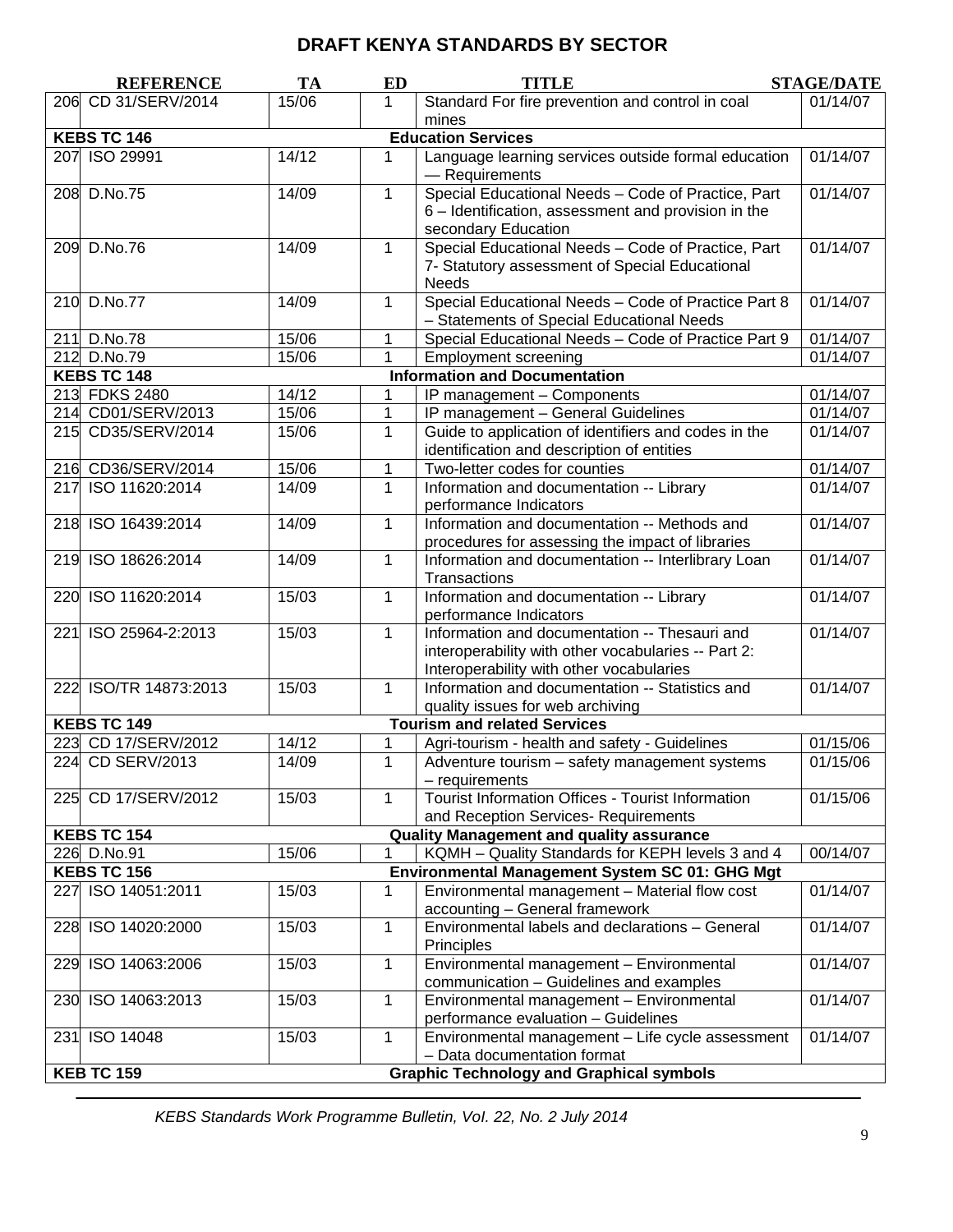|     | <b>REFERENCE</b>    | TА    | ED | TITLE                                                  | <b>STAGE/DATE</b> |
|-----|---------------------|-------|----|--------------------------------------------------------|-------------------|
|     | 232 ISO 3864-3:2006 | 15/06 |    | Graphical symbols -- Safety colours and safety signs   | 01/14/07          |
|     |                     |       |    | - Part 3: Design principles for graphical symbols for  |                   |
|     |                     |       |    | use in safety signs                                    |                   |
| 233 | ISO 22727:2007      | 15/06 |    | Graphical symbols -- Creation and design of public     | 01/14/07          |
|     |                     |       |    | information symbols - Requirements                     |                   |
|     | 234 ISO 9687:1993   | 15/06 |    | Dental equipment -- Graphical symbols                  | 01/14/07          |
|     | 235 D.No.73         | 15/06 |    | Agri-tourism - health and safety - Guidelines          | 01/14/07          |
|     | <b>KEBS TC 160</b>  |       |    | <b>Consumer issues</b>                                 |                   |
|     | 236 D.No.97         | 15/06 |    | General conditions for guarantee certificate           | 01/14/07          |
|     | <b>KEBS TC 164</b>  |       |    | <b>Nutrition and health services</b>                   |                   |
|     | 237 CD/SERV/2012    | 15/03 |    | Nutrition service management system                    | 01/15/06          |
|     | 238 CD/SERV/2012    | 15/03 |    | Vitamins, carotenoids and other nutrients              | 01/15/06          |
|     | 239 CD 45.SERV.2011 | 15/03 |    | <b>Terminology in Nutrition and Dietetics Services</b> | 01/15/06          |

#### **TRADE AFFAIRS**

| 240 KS EAS 334: 2013   | 15/06 | Illustrative list by category of cosmetic products     | 1/14/07 |
|------------------------|-------|--------------------------------------------------------|---------|
| 241 KS EAS 377-1: 2013 | 15/06 | <b>Cosmetics and Cosmetic Products</b>                 | 1/14/07 |
|                        |       | Part 1: List of substances prohibited in cosmetic      |         |
|                        |       | products                                               |         |
| 242 KS EAS 377-2: 2013 | 15/06 | Part 2: List of substances which cosmetic products     | 1/14/07 |
|                        |       | must not contain except subject to the restrictions    |         |
|                        |       | laid down                                              |         |
| 243 KS EAS 377-3: 2013 | 15/06 | Part 3: List of colorants allowed in cosmetic products | 1/14/07 |
| 244 KS EAS 377-4: 2013 | 15/06 | Part 4: List of preservatives allowed in cosmetic      | 1/14/07 |
|                        |       | products                                               |         |
| 245 KS EAS 377-5: 2013 | 15/06 | Part 5: Use of UV filters in cosmetic products         | 1/14/07 |
| 246 ISO 24153          | 15/06 | Random sampling and randomization procedures           | 1/14/07 |
| 247 ISO 11930          | 15/06 | Cosmetics - Microbiology - Evaluation of the anti-     | 1/14/07 |
|                        |       | microbial protection of a cosmetic product             |         |